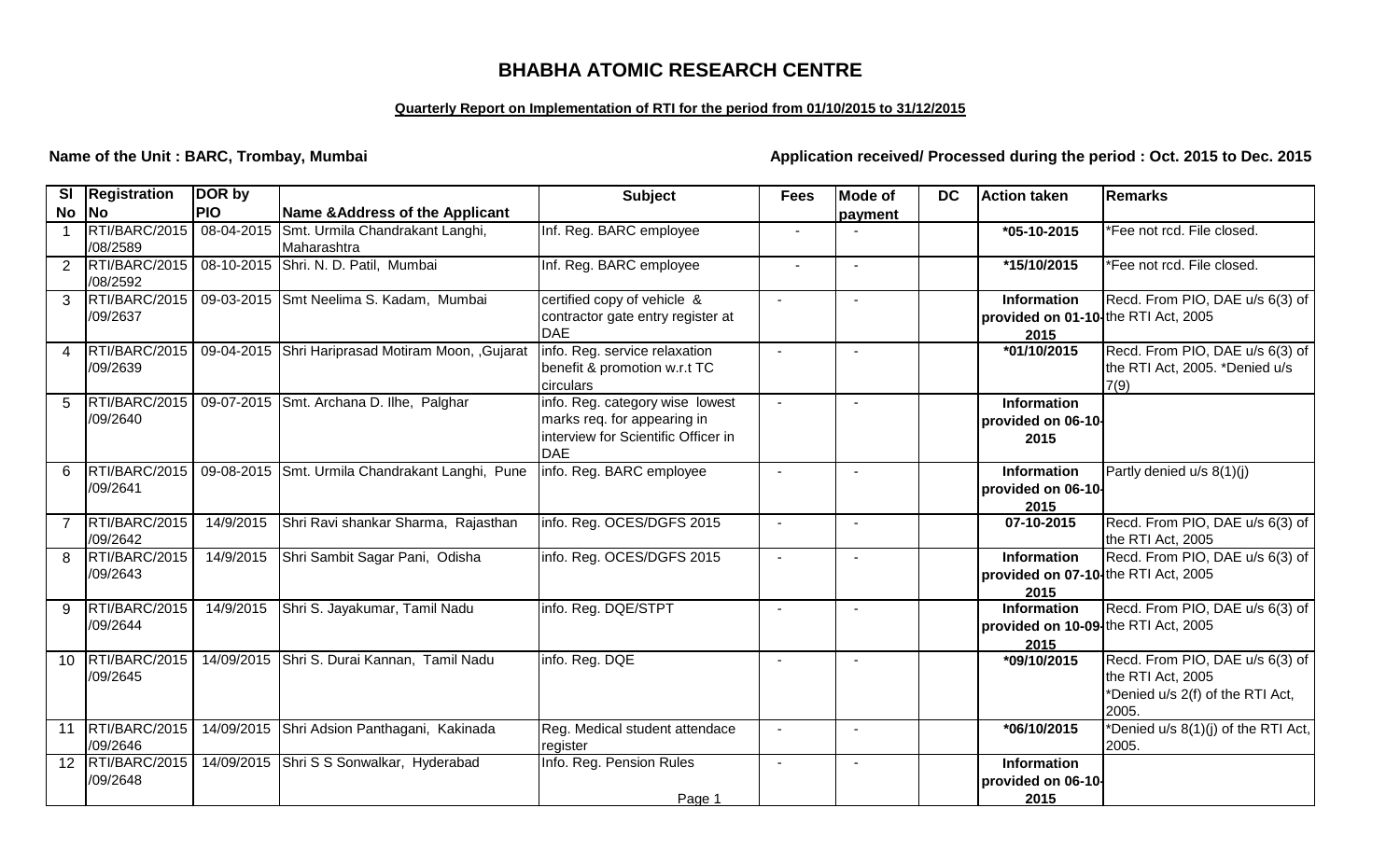| <b>SI</b> | <b>Registration</b>       | DOR by     |                                                     | <b>Subject</b>                                                                                                | <b>Fees</b>              | <b>Mode of</b>           | DC | <b>Action taken</b>                                        | Remarks                                                                                                     |
|-----------|---------------------------|------------|-----------------------------------------------------|---------------------------------------------------------------------------------------------------------------|--------------------------|--------------------------|----|------------------------------------------------------------|-------------------------------------------------------------------------------------------------------------|
| <b>No</b> | <b>No</b>                 | <b>PIO</b> | Name & Address of the Applicant                     |                                                                                                               |                          | payment                  |    |                                                            |                                                                                                             |
| 13        | RTI/BARC/2015<br>/09/2649 | 14/09/2015 | Shri Babanrao Wamanrao Deshmukh,<br>Palghar         | Info. reg promotions in DAE                                                                                   |                          |                          |    | Information<br>provided on 10-09-the RTI Act, 200<br>2015  | Recd. From PIO, DPS u/s 6(3) of                                                                             |
| 14        | RTI/BARC/2015<br>/09/2650 |            | 14/09/2015 Mr. D Arulpagash, Puducherry             | Info reg BARC employee                                                                                        |                          |                          |    | *06/10/2015                                                | *denied u/s 8(1)(j) of the RTI Act,<br>2005.                                                                |
| 15        | RTI/BARC/2015<br>/09/2651 | 14/09/2015 | Shri. Kunal Mohan Birwadkar, Mumbai                 | Info. Reg. CHSS facility                                                                                      |                          |                          |    | *09/10/2015                                                | Rcd. From PIO, DPS u/s 6(3) of<br>the RTI Act, 2005                                                         |
| 16        | RTI/BARC/2015<br>/09/2652 | 15/09/2015 | Shri Palanimuthu Rathinavel, Mumbai                 | Info. reg. application of Helper<br>A(CM) post                                                                | $\blacksquare$           | $\overline{\phantom{a}}$ |    | Information<br>provided on 06-10-<br>2015                  |                                                                                                             |
| 17        | RTI/BARC/2015<br>/09/2653 | 15/09/2015 | Shri G. Balaji,<br>Kalpakkam                        | Info. reg. recruitment procedure                                                                              | $\blacksquare$           | $\blacksquare$           |    | Information<br>provided on 14-10-the RTI Act, 2015<br>2015 | Recd. From PIO, DAE u/s 6(3) of                                                                             |
| 18        | RTI/BARC/2015<br>/09/2654 |            | 15/09/2015 Shri Vinay Kumar, Rajasthan              | Info. reg. direct recuritment of<br>TO/C and SO trainee in BARC                                               | $\blacksquare$           | $\overline{\phantom{a}}$ |    | Information<br>provided on 14-10-the RTI Act, 2015<br>2015 | Recd. From PIO, DAE u/s 6(3) of                                                                             |
| 19        | RTI/BARC/2015<br>/09/2655 |            | 16/09/2015 Shri S R Shirke, Mumbai                  | Info. reg. BARC employees                                                                                     | $\blacksquare$           | $\overline{\phantom{a}}$ |    | <b>Information</b><br>provided on<br>15/10/2015            | Partly denied $u/s$ 2(f) & 8(1)(j) of<br>the RTI Act, 2005.                                                 |
| 20        | RTI/BARC/2015<br>/09/2656 |            | 21/09/2015 Shri K F J Paul, Mumbai                  | Info reg BARC society                                                                                         |                          |                          |    | *06/10/2015                                                | *Denied u/s 8(1)(j)                                                                                         |
| 21        | RTI/BARC/2015<br>/09/2657 |            | 21/09/2015 Smt Vaishali Zanke, Trombay              | Info reg self disciplinary<br>proceedings                                                                     |                          |                          |    | Information<br>provided on<br>20/10/2015                   | DC rcd. & documents provided                                                                                |
| 22        | RTI/BARC/2015<br>/09/2658 |            | 21/09/2015 Shri Sanjay Zanke, Navi Mumbai           | Info reg family members                                                                                       | $\overline{\phantom{a}}$ | $\overline{\phantom{a}}$ |    | *1/10/2015                                                 | *Denied u/s 2(f)                                                                                            |
| 23        | RTI/BARC/2015<br>/09/2659 | 21/09/2015 | Shri Sanjay Zanke,<br>Navi Mumbai                   | Info reg salary of BARC employee                                                                              |                          | $\overline{\phantom{a}}$ |    | <b>Information</b><br>provided on 15-10-<br>2015           |                                                                                                             |
| 24        | RTI/BARC/2015<br>/09/2660 | 22/09/2015 | Smt Vandana V Kadam, Mumbai                         | Info reg salary of BARC employee                                                                              | $\blacksquare$           | $\overline{\phantom{a}}$ |    | *27/11/2015                                                | Fee not recd. File closed.                                                                                  |
| 25        | RTI/BARC/2015<br>/09/2662 |            | 23/09/2015 Smt. Satyadevi, Vishakhapatnam           | info. Reg. BARC deployment<br>circular                                                                        |                          | $\overline{\phantom{a}}$ |    | <b>Information</b><br>2015                                 | Recd. From PIO, BARCF, Vizag<br>provided on 06-10-u/s 6(3) of the RTI Act, 2005.                            |
| 26        | RTI/BARC/2015<br>/09/2663 |            | 24/09/2015 Shri Vajjiparthi Srinivas, Visakhapatnam | info. Reg. promotion of employees<br>under Minimum eligibility period<br>and their achievements to<br>BARC(V) |                          |                          |    | *15/10/2015                                                | Recd. From PIO, BARCF, Vizag<br>u/s 6(3) of the RTI Act, 2005.<br>*Denied u/s 2(f) of the RTI Act,<br>2005. |
| 27        | RTI/BARC/2015<br>/09/2664 | 24/09/2015 | Shri Gurunath Ramanujan, Hyderabad                  | Info. Reg. Overtime duties<br>$D$ <sup>200</sup> $\Omega$                                                     |                          |                          |    | *09/10/2015                                                | *Denied u/s 2(f)                                                                                            |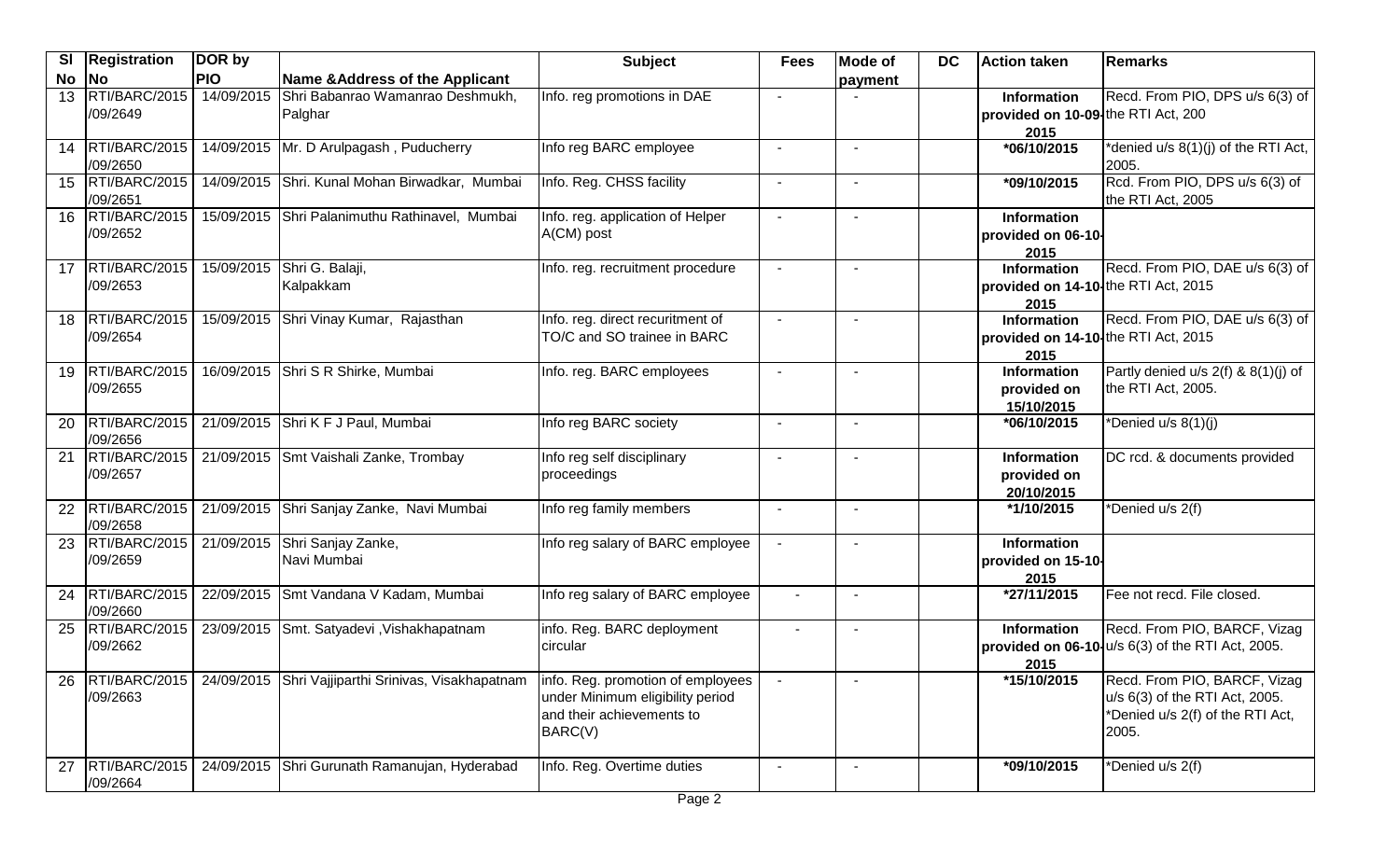| SI        | <b>Registration</b> | DOR by     |                                                                                       | <b>Subject</b>                       | <b>Fees</b>    | <b>Mode of</b> | <b>DC</b> | <b>Action taken</b>              | Remarks                                                          |
|-----------|---------------------|------------|---------------------------------------------------------------------------------------|--------------------------------------|----------------|----------------|-----------|----------------------------------|------------------------------------------------------------------|
| <b>No</b> | <b>No</b>           | <b>PIO</b> | Name & Address of the Applicant                                                       |                                      |                | payment        |           |                                  |                                                                  |
| 28        | RTI/BARC/2015       | 28/09/2015 | Shri Mahendra Singh Rawat, Rajasthan                                                  | Info. Reg. self recruitment          | $\blacksquare$ |                |           | <b>Information</b>               |                                                                  |
|           | /09/2665            |            |                                                                                       |                                      |                |                |           | provided on                      |                                                                  |
|           |                     |            |                                                                                       |                                      |                |                |           | 15/10/2015                       |                                                                  |
| 29        | RTI/BARC/2015       |            | 28/09/2015 Shri Cheruku Krishna, Mumbai                                               | Info reg post of Driver in BARC      |                |                |           | <b>Information</b>               |                                                                  |
|           | /09/2666            |            |                                                                                       |                                      |                |                |           | provided on                      |                                                                  |
|           |                     |            |                                                                                       |                                      |                |                |           | 20/10/2015                       |                                                                  |
| 30        | RTI/BARC/2015       |            | 28/09/2015 Shri Sujit Kumar Das, Kolkata                                              | Info reg installation & operation of |                |                |           | **01/10/2015                     | **Transferred to CPIO, AERB,                                     |
|           | /09/2667            |            |                                                                                       | X-ray machine                        |                |                |           |                                  | Mumbai u/s 6(3) of the RTI Act,<br>2005.                         |
| 31        |                     | 28/09/2015 |                                                                                       | Info reg interview marks             | $\blacksquare$ | $\sim$         |           | <b>Information</b>               |                                                                  |
|           | RTI/BARC/2015       |            | Shri Aniket Shukla,                                                                   |                                      |                |                |           | provided on                      |                                                                  |
|           | /09/2668            |            | Mumbai                                                                                |                                      |                |                |           | 15/10/2015                       |                                                                  |
| 32        | RTI/BARC/2015       |            | 01-10-2015 Shri D G Juwatkar, Trombay                                                 | Info reg BARC society                | 10             | Cash           |           | <b>Information</b>               |                                                                  |
|           | /10/2669            |            |                                                                                       |                                      |                |                |           | provided on                      |                                                                  |
|           |                     |            |                                                                                       |                                      |                |                |           | 15/10/2015                       |                                                                  |
| 33        | RTI/BARC/2015       |            | 01-10-2015 Shri Prashant A. Londe, Nasik                                              | Requirement of copy of letter        | 10             | cash           |           | <b>Information</b>               |                                                                  |
|           | /10/2670            |            |                                                                                       | issued by Division                   |                |                |           | provided on                      |                                                                  |
| 34        | RTI/BARC/2015       |            | 05-10-2015 Shri Rajesh R., Kerala                                                     | Info reg status of recruitment of    | 10             | <b>IPO</b>     |           | 20/10/2015<br><b>Information</b> |                                                                  |
|           | /10/2671            |            |                                                                                       | TO/C                                 |                |                |           |                                  |                                                                  |
|           |                     |            |                                                                                       |                                      |                |                |           | provided on<br>15/10/2015        |                                                                  |
| 35        | RTI/BARC/2015       |            | 05-10-2015 Shri Sachin Motilal Kasar, Mumbai                                          | Info reg commodities used in VIP     | 10             | $\overline{1}$ |           | <b>Information</b>               |                                                                  |
|           | /10/2672            |            |                                                                                       | Canteen                              |                |                |           | provided on                      |                                                                  |
|           |                     |            |                                                                                       |                                      |                |                |           | 23/10/2015                       |                                                                  |
| 36        | RTI/BARC/2015       |            | 05-10-2015 Shri Somilak Banerjee, Mumbai                                              | Info reg promotion rules in BARC     | 10             | $\overline{1}$ |           | *09/10/2015                      | *Denied u/s 2(f)                                                 |
|           | /10/2673            |            |                                                                                       |                                      |                |                |           |                                  |                                                                  |
| 37        | RTI/BARC/2015       |            | 05-10-2015 Smt. Pooja Chandrakant Nandanwade,                                         | Info reg BARC employee               | $\sim$ $\sim$  | court Fee      |           | *17/11/2015                      | Fee recd on 9/11/2015 *denied                                    |
|           | /10/2674            |            | Kolhapur                                                                              |                                      |                | stamp          |           |                                  | $u/s$ 8(1)(j) and 2(f) of the RTI Act,                           |
|           |                     |            |                                                                                       |                                      |                |                |           |                                  | 2005.                                                            |
| 38        | RTI/BARC/2015       |            | 05-10-2015 Shri Gorakhnath Tukaram Kumbhar, Navi                                      | Info reg marriage rules applicable   | 10             | <b>DD</b>      |           | <b>Information</b>               | Partly denied u/s 2(f)                                           |
|           | /10/2675            |            | Mumbai                                                                                | to Govt. employees                   |                |                |           | provided on 09-10-               |                                                                  |
|           |                     |            |                                                                                       |                                      |                |                |           | 2015                             |                                                                  |
| 39        | RTI/BARC/2015       |            | 06-10-2015 Shri Purushendu Kumar, Rajasthan                                           | certified copy of TC office order    | $\sim$         | Paild at       |           | *15/10/2015                      | Recd. From PIO, NPCIL, Mumbai                                    |
|           | /10/2676            |            |                                                                                       |                                      |                | <b>NPCIL</b>   |           |                                  | u/s 6(3) of the RTI Act, 2005.<br>*Denied u/s 8(1)(a) of the RTI |
|           |                     |            |                                                                                       |                                      |                |                |           |                                  | Act, 2005.                                                       |
|           |                     |            |                                                                                       |                                      |                |                |           |                                  |                                                                  |
| 40        | RTI/BARC/2015       |            | 06-10-2015 Shri Jugdish Kumar Dhakar, Rawatbhata certified copy of file noting of Dr. |                                      | $\sim$         | Paid at        |           | **15/10/2015                     | Recd. From PIO, NPCIL, Mumbai                                    |
|           | /10/2677            |            |                                                                                       | Suri Committee on anomaly of         |                | <b>NPCIL</b>   |           |                                  | u/s 6(3) of the RTI Act, 2005.                                   |
|           |                     |            |                                                                                       | Promotion norms 2009                 |                |                |           |                                  | **Trfd to PIO, (SCS), DAE u/s                                    |
|           |                     |            |                                                                                       |                                      |                |                |           |                                  | 6(3) of the RTI Act, 2005.                                       |
|           |                     |            |                                                                                       | Page 3                               |                |                |           |                                  |                                                                  |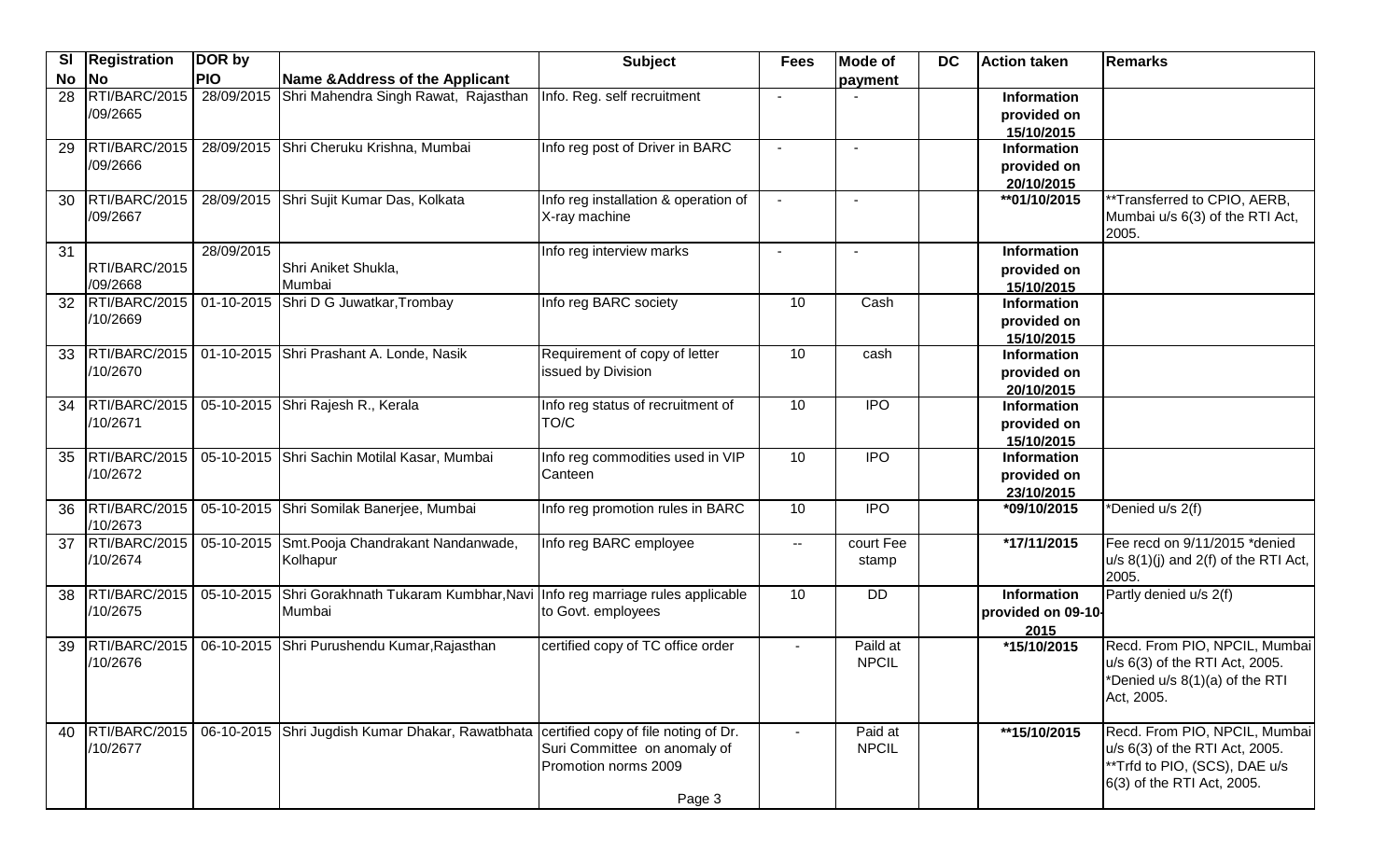| <b>SI</b> | <b>Registration</b> | DOR by     |                                                                   | <b>Subject</b>                      | <b>Fees</b> | <b>Mode of</b> | <b>DC</b> | <b>Action taken</b>                 | Remarks                                      |
|-----------|---------------------|------------|-------------------------------------------------------------------|-------------------------------------|-------------|----------------|-----------|-------------------------------------|----------------------------------------------|
| <b>No</b> | <b>No</b>           | <b>PIO</b> | Name & Address of the Applicant                                   |                                     |             | payment        |           |                                     |                                              |
| 41        |                     |            | RTI/BARC/2015   07-10-2015 Shri Chandra Veer Singh, Uttar Pradesh | Info reg Trainee Scientific Officer | 10          | Paid at DAE    |           | Information                         | Recd. From PIO, DAE u/s 6(3) of              |
|           | /10/2678            |            |                                                                   |                                     |             |                |           | provided on 29-10-the RTI Act, 2005 |                                              |
|           |                     |            |                                                                   |                                     |             |                |           | 2015                                |                                              |
| 42        | RTI/BARC/2015       |            | 07-10-2015 Shri Nilesh Sadashiv Raskar,                           | Info reg DAE guidelines             | 10          | Paid at DAE    |           | <b>Information</b>                  | Recd. From PIO, DAE u/s 6(3) of              |
|           | /10/2679            |            | Maharashtra                                                       |                                     |             |                |           | provided on                         | the RTI Act, 2005                            |
|           |                     |            |                                                                   |                                     |             |                |           | 20/10/2015                          |                                              |
|           | 43 RTI/BARC/2015    |            | 07-10-2015 Shri Vineet Malik, New Delhi                           | Inf. Reg. marks obtained in         | 10          | Paid at DAE    |           | <b>Information</b>                  | Recd. From PIO, DAE u/s 6(3) of              |
|           | /10/2680            |            |                                                                   | OCES/DGFS                           |             |                |           | provided on 23-10 the RTI Act, 2005 |                                              |
| 44        | RTI/BARC/2015       |            | 07-10-2015 Shri Naveen Agarwal, Uttarakhand                       | Info reg TA reimbursement           | 10          | Paid at DAE    |           | 2015<br><b>Information</b>          | Recd. From PIO, DAE u/s 6(3) of              |
|           | /10/2681            |            |                                                                   |                                     |             |                |           | provided on 28-10 the RTI Act, 2005 |                                              |
|           |                     |            |                                                                   |                                     |             |                |           | 2015                                |                                              |
|           |                     |            | 45   RTI/BARC/2015   07-10-2015 Shri Pintu Chitrakar, West Bengal | Inf. Reg. Work Assistant A exam     | 10          | Paid at DAE    |           | <b>Information</b>                  | Recd. From PIO, DAE u/s 6(3) of              |
|           | /10/2682            |            |                                                                   |                                     |             |                |           | provided on                         | the RTI Act, 2005                            |
|           |                     |            |                                                                   |                                     |             |                |           | 20/10/2015                          |                                              |
| 46        | RTI/BARC/2015       |            | 07-10-2015 Shri Kumar Sambhav, New Delhi                          | Info reg family member of BARC      | 10          | Paid at DAE    |           | *15/10/2015                         | Recd. From PIO, DAE u/s 6(3) of              |
|           | /10/2683            |            |                                                                   | employees                           |             |                |           |                                     | the RTI Act, 2005                            |
|           |                     |            |                                                                   |                                     |             |                |           |                                     | *Denied u/s 8(1)(j) of the RTI Act,          |
|           |                     |            |                                                                   |                                     |             |                |           |                                     | 2005.                                        |
| 47        | RTI/BARC/2015       |            | 07-10-2015 Shri Kumar Sambhav, New Delhi                          | Copy of APAR of BARC employee       | 10          | Paid at DAE    |           | *15/10/2015                         | Recd. From PIO, DAE u/s 6(3) of              |
|           | /10/2684            |            |                                                                   |                                     |             |                |           |                                     | the RTI Act, 2005                            |
|           |                     |            |                                                                   |                                     |             |                |           |                                     | *Denied u/s 8(1)(j) of the RTI Act,          |
|           |                     |            |                                                                   |                                     |             |                |           |                                     | 2005.                                        |
| 48        | RTI/BARC/2015       |            | 07-10-2015 Shri Kumar Sambhav, New Delhi                          | Copy of APAR of BARC employee       | 10          | Paid at DAE    |           | *20/10/2015                         | Recd. From PIO, DAE u/s 6(3) of              |
|           | /10/2685            |            |                                                                   |                                     |             |                |           |                                     | the RTI Act, 2005                            |
|           |                     |            |                                                                   |                                     |             |                |           |                                     | *Denied u/s 8(1)(j) of the RTI Act,<br>2005. |
| 49        | RTI/BARC/2015       |            | 07-10-2015 Shri Kumar Sambhav, New Delhi                          | Copy of APAR of BARC employee       | 10          | Paid at DAE    |           | *20/10/2015                         | Recd. From PIO, DAE u/s 6(3) of              |
|           | /10/2686            |            |                                                                   |                                     |             |                |           |                                     | the RTI Act, 2005                            |
|           |                     |            |                                                                   |                                     |             |                |           |                                     | *Denied u/s 8(1)(j) of the RTI Act,          |
|           |                     |            |                                                                   |                                     |             |                |           |                                     | 2005.                                        |
| 50        | RTI/BARC/2015       |            | 07-10-2015 Shri Kumar Sambhav, New Delhi                          | Copy of APAR of BARC employee       | 10          | Paid at DAE    |           | *19/10/2015                         | Recd. From PIO, DAE u/s 6(3) of              |
|           | /10/2687            |            |                                                                   |                                     |             |                |           |                                     | the RTI Act, 2005                            |
|           |                     |            |                                                                   |                                     |             |                |           |                                     | *Denied u/s 8(1)(j) of the RTI Act,          |
|           |                     |            |                                                                   |                                     |             |                |           |                                     | 2005.                                        |
| 51        | RTI/BARC/2015       |            | 07-10-2015 Shri Kumar Sambhav, New Delhi                          | Copy of APAR of BARC employee       | 10          | Paid at DAE    |           | *19/10/2015                         | Recd. From PIO, DAE u/s 6(3) of              |
|           | /10/2688            |            |                                                                   |                                     |             |                |           |                                     | the RTI Act, 2005                            |
|           |                     |            |                                                                   |                                     |             |                |           |                                     | *Denied u/s 8(1)(j) of the RTI Act,          |
|           |                     |            |                                                                   |                                     |             |                |           |                                     | 2005.                                        |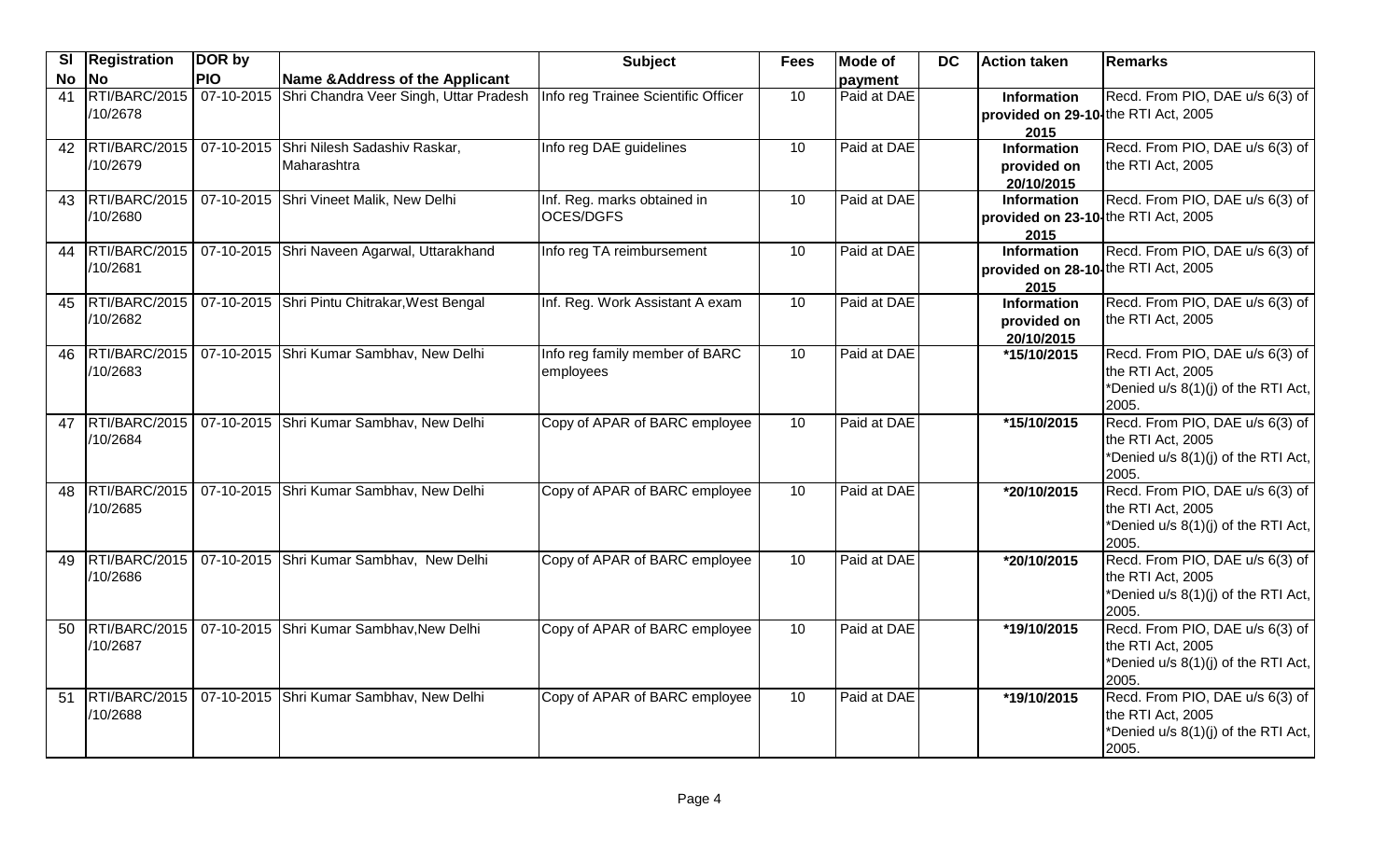| <b>PIO</b><br><b>No</b><br>No<br>Name & Address of the Applicant<br>payment<br>RTI/BARC/2015<br>07-10-2015 Shri Kumar Sambhav, New Delhi<br>Copy of APAR of BARC employee<br>Recd. From PIO, DAE u/s 6(3) of<br>10<br>Paid at DAE<br>*19/10/2015<br>52<br>/10/2689<br>the RTI Act, 2005<br>*Denied u/s 8(1)(j) of the RTI Act,<br>2005.<br>Recd. From PIO, DAE u/s 6(3) of<br>RTI/BARC/2015<br>Paid at DAE<br>07-10-2015 Shri Kumar Sambhav, New Delhi<br>Copy of APAR of BARC employee<br>10<br>*19/10/2015<br>53<br>the RTI Act, 2005<br>/10/2690<br>*Denied u/s 8(1)(j) of the RTI Act,<br>2005.<br>RTI/BARC/2015<br>Recd. From PIO, DAE u/s 6(3) of<br>07-10-2015 Shri Kumar Sambhav, New Delhi<br>10<br>Paid at DAE<br>Copy of APAR of BARC employee<br>*19/10/2015<br>54<br>/10/2691<br>the RTI Act, 2005<br>*Denied u/s 8(1)(j) of the RTI Act,<br>2005.<br>Partly denied u/s 2(f) of the RTI<br>RTI/BARC/2015<br>08-10-2015 Shri S R Shirke, Mumbai<br>Requisition of certified copy of<br>10<br>11-03-2015<br>55<br>cash<br>/10/2692<br>machineries, vehicle, etc<br>Act, 2005.<br>*Denied u/s 8(1)(j) of the RTI Act,<br>08-10-2015 Shri Kunal Mohan Birwadkar, Mumbai<br>RTI/BARC/2015<br>Info reg criminal cases of BARC<br>10<br>*02/11/2015<br>cash<br>56<br>/10/2693<br>2005.<br>employees<br>RTI/BARC/2015<br>08-10-2015 Shri R K Gupta, Mumbai<br>Info reg status of lettet sent by self<br>10<br>Cash<br><b>Information</b><br>57<br>/10/2694<br>provided on<br>20/10/2015<br>08-10-2015 Shri R K Gupta, Mumbai<br>RTI/BARC/2015<br>Info reg Family Relief Scheme<br>10<br>Cash<br><b>Information</b><br>58<br>/10/2695<br>provided on<br>27/10/2015<br>RTI/BARC/2015<br>08-10-2015 Shri R K Gupta, Mumbai<br>Info reg BARC Hospital<br>10<br>Cash<br><b>Information</b><br>59<br>/10/2696<br>provided on<br>30/10/2015<br>RTI/BARC/2015<br>08-10-2015 Shri R K Gupta, Mumbai<br>10<br>Cash<br>Info reg Family Relief Scheme<br><b>Information</b><br>60<br>/10/2697<br>provided on<br>26/10/2015<br>RTI/BARC/2015<br>Trf. To PIO, DAE u/s 6(3) of the<br>08-10-2015 Shri R K Gupta, Mumbai<br>Info reg status of letter sent by self<br>10<br>Cash<br>Information<br>61<br>/10/2698<br>RTI Act, 2005 on 09/10/2015.<br>provided on<br>20/10/2015<br>09-10-2015 Shri S.G. Bhore, Mumbai<br><b>IPO</b><br>RTI/BARC/2015<br>10<br>info. Reg. compassionate<br><b>Information</b><br>62<br>/10/2699<br>appointment<br>provided on<br>3/11/2015<br>63   RTI/BARC/2015   09-10-2015   Shri R.R. Wallabhdas, Mumbai<br>info. Reg. medical claim<br>10<br><b>IPO</b><br>Information<br>/10/2700<br>reimbursement<br>provided on 30-10-<br>2015<br>RTI/BARC/2015<br>13-10-2015 Shri Vijay Balkrishna Naik, Mumbai<br>Paid at TIFR<br>*15/10/2015<br>Rcd. From PIO, TIFR u/s 6(3) of<br>Info reg BARC Hospital patient<br>64<br>$\sim$ $\sim$<br>the RTi Act, 2005.<br>/10/2701<br>*Denied u/s 8(1)(j) of the Rti Act, | <b>SI</b> | <b>Registration</b> | DOR by | <b>Subject</b> | <b>Fees</b> | <b>Mode of</b> | <b>DC</b> | <b>Action taken</b> | Remarks |
|---------------------------------------------------------------------------------------------------------------------------------------------------------------------------------------------------------------------------------------------------------------------------------------------------------------------------------------------------------------------------------------------------------------------------------------------------------------------------------------------------------------------------------------------------------------------------------------------------------------------------------------------------------------------------------------------------------------------------------------------------------------------------------------------------------------------------------------------------------------------------------------------------------------------------------------------------------------------------------------------------------------------------------------------------------------------------------------------------------------------------------------------------------------------------------------------------------------------------------------------------------------------------------------------------------------------------------------------------------------------------------------------------------------------------------------------------------------------------------------------------------------------------------------------------------------------------------------------------------------------------------------------------------------------------------------------------------------------------------------------------------------------------------------------------------------------------------------------------------------------------------------------------------------------------------------------------------------------------------------------------------------------------------------------------------------------------------------------------------------------------------------------------------------------------------------------------------------------------------------------------------------------------------------------------------------------------------------------------------------------------------------------------------------------------------------------------------------------------------------------------------------------------------------------------------------------------------------------------------------------------------------------------------------------------------------------------------------------------------------------------------------------------------------------------------------------------------------------------------------------------------------------------------------------------------|-----------|---------------------|--------|----------------|-------------|----------------|-----------|---------------------|---------|
|                                                                                                                                                                                                                                                                                                                                                                                                                                                                                                                                                                                                                                                                                                                                                                                                                                                                                                                                                                                                                                                                                                                                                                                                                                                                                                                                                                                                                                                                                                                                                                                                                                                                                                                                                                                                                                                                                                                                                                                                                                                                                                                                                                                                                                                                                                                                                                                                                                                                                                                                                                                                                                                                                                                                                                                                                                                                                                                                 |           |                     |        |                |             |                |           |                     |         |
|                                                                                                                                                                                                                                                                                                                                                                                                                                                                                                                                                                                                                                                                                                                                                                                                                                                                                                                                                                                                                                                                                                                                                                                                                                                                                                                                                                                                                                                                                                                                                                                                                                                                                                                                                                                                                                                                                                                                                                                                                                                                                                                                                                                                                                                                                                                                                                                                                                                                                                                                                                                                                                                                                                                                                                                                                                                                                                                                 |           |                     |        |                |             |                |           |                     |         |
|                                                                                                                                                                                                                                                                                                                                                                                                                                                                                                                                                                                                                                                                                                                                                                                                                                                                                                                                                                                                                                                                                                                                                                                                                                                                                                                                                                                                                                                                                                                                                                                                                                                                                                                                                                                                                                                                                                                                                                                                                                                                                                                                                                                                                                                                                                                                                                                                                                                                                                                                                                                                                                                                                                                                                                                                                                                                                                                                 |           |                     |        |                |             |                |           |                     |         |
|                                                                                                                                                                                                                                                                                                                                                                                                                                                                                                                                                                                                                                                                                                                                                                                                                                                                                                                                                                                                                                                                                                                                                                                                                                                                                                                                                                                                                                                                                                                                                                                                                                                                                                                                                                                                                                                                                                                                                                                                                                                                                                                                                                                                                                                                                                                                                                                                                                                                                                                                                                                                                                                                                                                                                                                                                                                                                                                                 |           |                     |        |                |             |                |           |                     |         |
|                                                                                                                                                                                                                                                                                                                                                                                                                                                                                                                                                                                                                                                                                                                                                                                                                                                                                                                                                                                                                                                                                                                                                                                                                                                                                                                                                                                                                                                                                                                                                                                                                                                                                                                                                                                                                                                                                                                                                                                                                                                                                                                                                                                                                                                                                                                                                                                                                                                                                                                                                                                                                                                                                                                                                                                                                                                                                                                                 |           |                     |        |                |             |                |           |                     |         |
|                                                                                                                                                                                                                                                                                                                                                                                                                                                                                                                                                                                                                                                                                                                                                                                                                                                                                                                                                                                                                                                                                                                                                                                                                                                                                                                                                                                                                                                                                                                                                                                                                                                                                                                                                                                                                                                                                                                                                                                                                                                                                                                                                                                                                                                                                                                                                                                                                                                                                                                                                                                                                                                                                                                                                                                                                                                                                                                                 |           |                     |        |                |             |                |           |                     |         |
|                                                                                                                                                                                                                                                                                                                                                                                                                                                                                                                                                                                                                                                                                                                                                                                                                                                                                                                                                                                                                                                                                                                                                                                                                                                                                                                                                                                                                                                                                                                                                                                                                                                                                                                                                                                                                                                                                                                                                                                                                                                                                                                                                                                                                                                                                                                                                                                                                                                                                                                                                                                                                                                                                                                                                                                                                                                                                                                                 |           |                     |        |                |             |                |           |                     |         |
|                                                                                                                                                                                                                                                                                                                                                                                                                                                                                                                                                                                                                                                                                                                                                                                                                                                                                                                                                                                                                                                                                                                                                                                                                                                                                                                                                                                                                                                                                                                                                                                                                                                                                                                                                                                                                                                                                                                                                                                                                                                                                                                                                                                                                                                                                                                                                                                                                                                                                                                                                                                                                                                                                                                                                                                                                                                                                                                                 |           |                     |        |                |             |                |           |                     |         |
|                                                                                                                                                                                                                                                                                                                                                                                                                                                                                                                                                                                                                                                                                                                                                                                                                                                                                                                                                                                                                                                                                                                                                                                                                                                                                                                                                                                                                                                                                                                                                                                                                                                                                                                                                                                                                                                                                                                                                                                                                                                                                                                                                                                                                                                                                                                                                                                                                                                                                                                                                                                                                                                                                                                                                                                                                                                                                                                                 |           |                     |        |                |             |                |           |                     |         |
|                                                                                                                                                                                                                                                                                                                                                                                                                                                                                                                                                                                                                                                                                                                                                                                                                                                                                                                                                                                                                                                                                                                                                                                                                                                                                                                                                                                                                                                                                                                                                                                                                                                                                                                                                                                                                                                                                                                                                                                                                                                                                                                                                                                                                                                                                                                                                                                                                                                                                                                                                                                                                                                                                                                                                                                                                                                                                                                                 |           |                     |        |                |             |                |           |                     |         |
|                                                                                                                                                                                                                                                                                                                                                                                                                                                                                                                                                                                                                                                                                                                                                                                                                                                                                                                                                                                                                                                                                                                                                                                                                                                                                                                                                                                                                                                                                                                                                                                                                                                                                                                                                                                                                                                                                                                                                                                                                                                                                                                                                                                                                                                                                                                                                                                                                                                                                                                                                                                                                                                                                                                                                                                                                                                                                                                                 |           |                     |        |                |             |                |           |                     |         |
|                                                                                                                                                                                                                                                                                                                                                                                                                                                                                                                                                                                                                                                                                                                                                                                                                                                                                                                                                                                                                                                                                                                                                                                                                                                                                                                                                                                                                                                                                                                                                                                                                                                                                                                                                                                                                                                                                                                                                                                                                                                                                                                                                                                                                                                                                                                                                                                                                                                                                                                                                                                                                                                                                                                                                                                                                                                                                                                                 |           |                     |        |                |             |                |           |                     |         |
|                                                                                                                                                                                                                                                                                                                                                                                                                                                                                                                                                                                                                                                                                                                                                                                                                                                                                                                                                                                                                                                                                                                                                                                                                                                                                                                                                                                                                                                                                                                                                                                                                                                                                                                                                                                                                                                                                                                                                                                                                                                                                                                                                                                                                                                                                                                                                                                                                                                                                                                                                                                                                                                                                                                                                                                                                                                                                                                                 |           |                     |        |                |             |                |           |                     |         |
|                                                                                                                                                                                                                                                                                                                                                                                                                                                                                                                                                                                                                                                                                                                                                                                                                                                                                                                                                                                                                                                                                                                                                                                                                                                                                                                                                                                                                                                                                                                                                                                                                                                                                                                                                                                                                                                                                                                                                                                                                                                                                                                                                                                                                                                                                                                                                                                                                                                                                                                                                                                                                                                                                                                                                                                                                                                                                                                                 |           |                     |        |                |             |                |           |                     |         |
|                                                                                                                                                                                                                                                                                                                                                                                                                                                                                                                                                                                                                                                                                                                                                                                                                                                                                                                                                                                                                                                                                                                                                                                                                                                                                                                                                                                                                                                                                                                                                                                                                                                                                                                                                                                                                                                                                                                                                                                                                                                                                                                                                                                                                                                                                                                                                                                                                                                                                                                                                                                                                                                                                                                                                                                                                                                                                                                                 |           |                     |        |                |             |                |           |                     |         |
|                                                                                                                                                                                                                                                                                                                                                                                                                                                                                                                                                                                                                                                                                                                                                                                                                                                                                                                                                                                                                                                                                                                                                                                                                                                                                                                                                                                                                                                                                                                                                                                                                                                                                                                                                                                                                                                                                                                                                                                                                                                                                                                                                                                                                                                                                                                                                                                                                                                                                                                                                                                                                                                                                                                                                                                                                                                                                                                                 |           |                     |        |                |             |                |           |                     |         |
|                                                                                                                                                                                                                                                                                                                                                                                                                                                                                                                                                                                                                                                                                                                                                                                                                                                                                                                                                                                                                                                                                                                                                                                                                                                                                                                                                                                                                                                                                                                                                                                                                                                                                                                                                                                                                                                                                                                                                                                                                                                                                                                                                                                                                                                                                                                                                                                                                                                                                                                                                                                                                                                                                                                                                                                                                                                                                                                                 |           |                     |        |                |             |                |           |                     |         |
|                                                                                                                                                                                                                                                                                                                                                                                                                                                                                                                                                                                                                                                                                                                                                                                                                                                                                                                                                                                                                                                                                                                                                                                                                                                                                                                                                                                                                                                                                                                                                                                                                                                                                                                                                                                                                                                                                                                                                                                                                                                                                                                                                                                                                                                                                                                                                                                                                                                                                                                                                                                                                                                                                                                                                                                                                                                                                                                                 |           |                     |        |                |             |                |           |                     |         |
|                                                                                                                                                                                                                                                                                                                                                                                                                                                                                                                                                                                                                                                                                                                                                                                                                                                                                                                                                                                                                                                                                                                                                                                                                                                                                                                                                                                                                                                                                                                                                                                                                                                                                                                                                                                                                                                                                                                                                                                                                                                                                                                                                                                                                                                                                                                                                                                                                                                                                                                                                                                                                                                                                                                                                                                                                                                                                                                                 |           |                     |        |                |             |                |           |                     |         |
|                                                                                                                                                                                                                                                                                                                                                                                                                                                                                                                                                                                                                                                                                                                                                                                                                                                                                                                                                                                                                                                                                                                                                                                                                                                                                                                                                                                                                                                                                                                                                                                                                                                                                                                                                                                                                                                                                                                                                                                                                                                                                                                                                                                                                                                                                                                                                                                                                                                                                                                                                                                                                                                                                                                                                                                                                                                                                                                                 |           |                     |        |                |             |                |           |                     |         |
|                                                                                                                                                                                                                                                                                                                                                                                                                                                                                                                                                                                                                                                                                                                                                                                                                                                                                                                                                                                                                                                                                                                                                                                                                                                                                                                                                                                                                                                                                                                                                                                                                                                                                                                                                                                                                                                                                                                                                                                                                                                                                                                                                                                                                                                                                                                                                                                                                                                                                                                                                                                                                                                                                                                                                                                                                                                                                                                                 |           |                     |        |                |             |                |           |                     |         |
|                                                                                                                                                                                                                                                                                                                                                                                                                                                                                                                                                                                                                                                                                                                                                                                                                                                                                                                                                                                                                                                                                                                                                                                                                                                                                                                                                                                                                                                                                                                                                                                                                                                                                                                                                                                                                                                                                                                                                                                                                                                                                                                                                                                                                                                                                                                                                                                                                                                                                                                                                                                                                                                                                                                                                                                                                                                                                                                                 |           |                     |        |                |             |                |           |                     |         |
|                                                                                                                                                                                                                                                                                                                                                                                                                                                                                                                                                                                                                                                                                                                                                                                                                                                                                                                                                                                                                                                                                                                                                                                                                                                                                                                                                                                                                                                                                                                                                                                                                                                                                                                                                                                                                                                                                                                                                                                                                                                                                                                                                                                                                                                                                                                                                                                                                                                                                                                                                                                                                                                                                                                                                                                                                                                                                                                                 |           |                     |        |                |             |                |           |                     |         |
|                                                                                                                                                                                                                                                                                                                                                                                                                                                                                                                                                                                                                                                                                                                                                                                                                                                                                                                                                                                                                                                                                                                                                                                                                                                                                                                                                                                                                                                                                                                                                                                                                                                                                                                                                                                                                                                                                                                                                                                                                                                                                                                                                                                                                                                                                                                                                                                                                                                                                                                                                                                                                                                                                                                                                                                                                                                                                                                                 |           |                     |        |                |             |                |           |                     |         |
|                                                                                                                                                                                                                                                                                                                                                                                                                                                                                                                                                                                                                                                                                                                                                                                                                                                                                                                                                                                                                                                                                                                                                                                                                                                                                                                                                                                                                                                                                                                                                                                                                                                                                                                                                                                                                                                                                                                                                                                                                                                                                                                                                                                                                                                                                                                                                                                                                                                                                                                                                                                                                                                                                                                                                                                                                                                                                                                                 |           |                     |        |                |             |                |           |                     |         |
|                                                                                                                                                                                                                                                                                                                                                                                                                                                                                                                                                                                                                                                                                                                                                                                                                                                                                                                                                                                                                                                                                                                                                                                                                                                                                                                                                                                                                                                                                                                                                                                                                                                                                                                                                                                                                                                                                                                                                                                                                                                                                                                                                                                                                                                                                                                                                                                                                                                                                                                                                                                                                                                                                                                                                                                                                                                                                                                                 |           |                     |        |                |             |                |           |                     |         |
|                                                                                                                                                                                                                                                                                                                                                                                                                                                                                                                                                                                                                                                                                                                                                                                                                                                                                                                                                                                                                                                                                                                                                                                                                                                                                                                                                                                                                                                                                                                                                                                                                                                                                                                                                                                                                                                                                                                                                                                                                                                                                                                                                                                                                                                                                                                                                                                                                                                                                                                                                                                                                                                                                                                                                                                                                                                                                                                                 |           |                     |        |                |             |                |           |                     |         |
|                                                                                                                                                                                                                                                                                                                                                                                                                                                                                                                                                                                                                                                                                                                                                                                                                                                                                                                                                                                                                                                                                                                                                                                                                                                                                                                                                                                                                                                                                                                                                                                                                                                                                                                                                                                                                                                                                                                                                                                                                                                                                                                                                                                                                                                                                                                                                                                                                                                                                                                                                                                                                                                                                                                                                                                                                                                                                                                                 |           |                     |        |                |             |                |           |                     |         |
|                                                                                                                                                                                                                                                                                                                                                                                                                                                                                                                                                                                                                                                                                                                                                                                                                                                                                                                                                                                                                                                                                                                                                                                                                                                                                                                                                                                                                                                                                                                                                                                                                                                                                                                                                                                                                                                                                                                                                                                                                                                                                                                                                                                                                                                                                                                                                                                                                                                                                                                                                                                                                                                                                                                                                                                                                                                                                                                                 |           |                     |        |                |             |                |           |                     |         |
|                                                                                                                                                                                                                                                                                                                                                                                                                                                                                                                                                                                                                                                                                                                                                                                                                                                                                                                                                                                                                                                                                                                                                                                                                                                                                                                                                                                                                                                                                                                                                                                                                                                                                                                                                                                                                                                                                                                                                                                                                                                                                                                                                                                                                                                                                                                                                                                                                                                                                                                                                                                                                                                                                                                                                                                                                                                                                                                                 |           |                     |        |                |             |                |           |                     |         |
|                                                                                                                                                                                                                                                                                                                                                                                                                                                                                                                                                                                                                                                                                                                                                                                                                                                                                                                                                                                                                                                                                                                                                                                                                                                                                                                                                                                                                                                                                                                                                                                                                                                                                                                                                                                                                                                                                                                                                                                                                                                                                                                                                                                                                                                                                                                                                                                                                                                                                                                                                                                                                                                                                                                                                                                                                                                                                                                                 |           |                     |        |                |             |                |           |                     |         |
|                                                                                                                                                                                                                                                                                                                                                                                                                                                                                                                                                                                                                                                                                                                                                                                                                                                                                                                                                                                                                                                                                                                                                                                                                                                                                                                                                                                                                                                                                                                                                                                                                                                                                                                                                                                                                                                                                                                                                                                                                                                                                                                                                                                                                                                                                                                                                                                                                                                                                                                                                                                                                                                                                                                                                                                                                                                                                                                                 |           |                     |        |                |             |                |           |                     |         |
|                                                                                                                                                                                                                                                                                                                                                                                                                                                                                                                                                                                                                                                                                                                                                                                                                                                                                                                                                                                                                                                                                                                                                                                                                                                                                                                                                                                                                                                                                                                                                                                                                                                                                                                                                                                                                                                                                                                                                                                                                                                                                                                                                                                                                                                                                                                                                                                                                                                                                                                                                                                                                                                                                                                                                                                                                                                                                                                                 |           |                     |        |                |             |                |           |                     |         |
|                                                                                                                                                                                                                                                                                                                                                                                                                                                                                                                                                                                                                                                                                                                                                                                                                                                                                                                                                                                                                                                                                                                                                                                                                                                                                                                                                                                                                                                                                                                                                                                                                                                                                                                                                                                                                                                                                                                                                                                                                                                                                                                                                                                                                                                                                                                                                                                                                                                                                                                                                                                                                                                                                                                                                                                                                                                                                                                                 |           |                     |        |                |             |                |           |                     |         |
|                                                                                                                                                                                                                                                                                                                                                                                                                                                                                                                                                                                                                                                                                                                                                                                                                                                                                                                                                                                                                                                                                                                                                                                                                                                                                                                                                                                                                                                                                                                                                                                                                                                                                                                                                                                                                                                                                                                                                                                                                                                                                                                                                                                                                                                                                                                                                                                                                                                                                                                                                                                                                                                                                                                                                                                                                                                                                                                                 |           |                     |        |                |             |                |           |                     |         |
|                                                                                                                                                                                                                                                                                                                                                                                                                                                                                                                                                                                                                                                                                                                                                                                                                                                                                                                                                                                                                                                                                                                                                                                                                                                                                                                                                                                                                                                                                                                                                                                                                                                                                                                                                                                                                                                                                                                                                                                                                                                                                                                                                                                                                                                                                                                                                                                                                                                                                                                                                                                                                                                                                                                                                                                                                                                                                                                                 |           |                     |        |                |             |                |           |                     |         |
|                                                                                                                                                                                                                                                                                                                                                                                                                                                                                                                                                                                                                                                                                                                                                                                                                                                                                                                                                                                                                                                                                                                                                                                                                                                                                                                                                                                                                                                                                                                                                                                                                                                                                                                                                                                                                                                                                                                                                                                                                                                                                                                                                                                                                                                                                                                                                                                                                                                                                                                                                                                                                                                                                                                                                                                                                                                                                                                                 |           |                     |        |                |             |                |           |                     |         |
|                                                                                                                                                                                                                                                                                                                                                                                                                                                                                                                                                                                                                                                                                                                                                                                                                                                                                                                                                                                                                                                                                                                                                                                                                                                                                                                                                                                                                                                                                                                                                                                                                                                                                                                                                                                                                                                                                                                                                                                                                                                                                                                                                                                                                                                                                                                                                                                                                                                                                                                                                                                                                                                                                                                                                                                                                                                                                                                                 |           |                     |        |                |             |                |           |                     |         |
|                                                                                                                                                                                                                                                                                                                                                                                                                                                                                                                                                                                                                                                                                                                                                                                                                                                                                                                                                                                                                                                                                                                                                                                                                                                                                                                                                                                                                                                                                                                                                                                                                                                                                                                                                                                                                                                                                                                                                                                                                                                                                                                                                                                                                                                                                                                                                                                                                                                                                                                                                                                                                                                                                                                                                                                                                                                                                                                                 |           |                     |        |                |             |                |           |                     | 2005.   |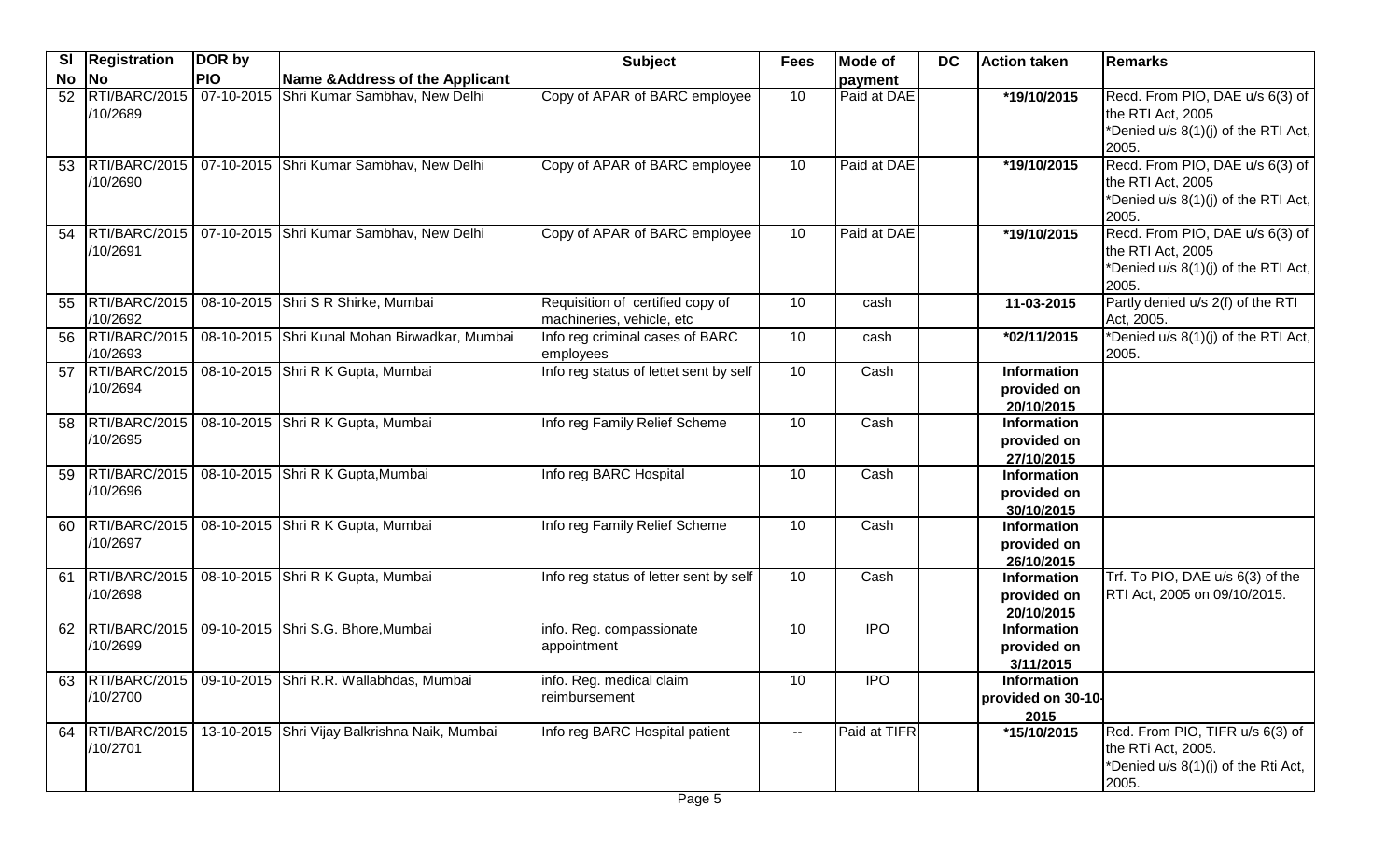| <b>SI</b> | Registration                     | DOR by     |                                                         | <b>Subject</b>                                          | <b>Fees</b>              | <b>Mode of</b>     | <b>DC</b> | <b>Action taken</b>                             | Remarks                                                                                                                            |
|-----------|----------------------------------|------------|---------------------------------------------------------|---------------------------------------------------------|--------------------------|--------------------|-----------|-------------------------------------------------|------------------------------------------------------------------------------------------------------------------------------------|
| No        | <b>No</b>                        | <b>PIO</b> | Name & Address of the Applicant                         |                                                         |                          | payment            |           |                                                 |                                                                                                                                    |
| 65        | RTI/BARC/2015<br>/10/2702        |            | 14-10-2015 Shri S B Bhosale, Mumbai                     | Forwarding ofapplicaiton of self                        | 10                       | Cash               |           | *19/10/2015                                     | *Denied u/s 2(f) of the RTI Act,<br>2005.                                                                                          |
|           | 66 RTI/BARC/2015<br>/10/2703     |            | 14-10-2015 Shri J R Parmar, Tapi                        | Info reg SC/ST Grievance Cell                           | $\overline{\phantom{a}}$ | Paid at DAE        |           | Information<br>provided on<br>20/10/2015        | recd. From PIO, DAE u/s 6(3) of<br>the RTI Act, 2005.                                                                              |
| 67        | RTI/BARC/2015<br>/10/2704        |            | 14-10-2015 Shri Akash Ramchhabile<br>Tripathi, Mumbai   | Info reg result of Work Assistant<br>Exam               | 10                       | <b>IPO</b>         |           | *29/10/2015                                     | *Denied u/s 2(f) of the RTI Act,<br>2005.                                                                                          |
| 68        | RTI/BARC/2015<br>/10/2705        |            | 14-10-2015 Smt. Kiran Lehar, Navi Mumbai                | Info reg Assistants/Assistant<br>Accountants            | 10                       | <b>IPO</b>         |           | 11-03-2015                                      | Trfd to DAE & its constituent<br>units on 19/10/2015                                                                               |
| 69        | RTI/BARC/2015<br>/10/2706        |            | 15/10/2015 Shri Ashok Phakira Jadhav, Mumbai            | copy of the leave details of BARC<br>employee           | 10                       | Cash               |           | *26/10/2015                                     | *Denied u/s 8(1)(j)                                                                                                                |
| 70        | RTI/BARC/2015<br>/10/2707        |            | 15/10/2015 Shri Runner Ghosh, Mumbai.                   | copies of APAR of self                                  |                          | Cash               |           | 13/11/2015                                      |                                                                                                                                    |
|           | 71 RTI/BARC/2015<br>/10/2708     |            | 15/10/2015 Shri Sanjiban De, Mumbai.                    | copies of APAR of self                                  | 10                       | Cash               |           | <b>Information</b><br>provided on<br>30/10/2015 |                                                                                                                                    |
| 72        | RTI/BARC/2015<br>/10/2709        |            | 15/10/2015 Shri Anuj Kumar, Delhi                       | info. Reg. Reservation benefits to<br>Jat Community     | $\sim$                   | Paid at DAE        |           | 11-09-2015                                      | recd. From PIO, DAE u/s 6(3) of<br>the RTI Act, 2005.                                                                              |
|           | 73 RTI/BARC/2015<br>/10/2710     |            | 16/10/2015 Shri Vikas K. Telang, Navi Mumbai            | info. Reg. PLC based control<br>system for CHTR Project | 10                       | Cash               |           | *9/11/2015                                      | *Denied u/s 8(1)(a) of the RTI<br>Act, 2005                                                                                        |
|           | 74 RTI/BARC/2015<br>/10/2711     |            | 19-10-2015 Shri Javed M. Jafri, Mumbai                  | Info reg pay fixation of self                           | 10                       | Cash               |           | 09-11-2015                                      |                                                                                                                                    |
| 75        | RTI/BARC/2015<br>/10/2712        |            | 19-10-2015 Shri P K Koley, Trombay                      | Requisition of question papers of<br><b>OCES</b>        | 10                       | Cash               |           | *09/11/2015                                     | *Denied u/s 8(1)(d) of the RTI<br>Act, 2005                                                                                        |
|           | 76 RTI/BARC/2015<br>/10/2713     |            | 19-10-2015 Shri Shyamendra Prakash, Rajasthan           | Info reg TC norms                                       | 10                       | <b>IPO</b>         |           | 13/11/2015                                      |                                                                                                                                    |
| 77        | RTI/BARC/2015<br>/10/2714        |            | 19-10-2015 Shri P M Hulavale, Mumbai                    | Info reg salary details of BARC<br>employees            | $\overline{\phantom{a}}$ | court Fee<br>stamp |           | *30/12/2015                                     | Letter for fee issued on<br>26/10/2015. Fee not recd. File<br>closed.                                                              |
|           | 78 RTI/BARC/2015<br>/10/2715     |            | 20-10-2015 Shri Pradeep Bhikaji Devarukhkar,<br>Mumbai. | Info reg BARC employees                                 | $\sim$ $-$               | Paid at DPS        |           | *17/11/2015                                     | Rcd. Fom PIO, DAE u/s 6(3) of<br>the RTI Act, 2005. *Denied u/s<br>8(1)(j) of RTI Act, 2005.                                       |
| 79        | RTI/BARC/2015<br>/10/2716        |            | 23-10-2015 Shri Sunil Kanti Chakma, Mumbai              | Info reg physical disability                            | 10                       | <b>IPO</b>         |           | $09-11-2015$                                    |                                                                                                                                    |
|           | 80   RTI/BARC/2015  <br>/10/2717 |            | 26-10-2015 Shri Jayaraj G., TamilNadu                   | Info reg pay anomaly                                    | $\sim$                   | Paid at DAE        |           | **29/10/2015                                    | Rcd. Fom PIO, DAE u/s 6(3) of<br>the RTI Act, 2005.<br>**Trfd. to CPIO, DAE & BARCF,<br>Kalpakkam u/s 6(3) of the RTI<br>Act, 2005 |
| 81        | RTI/BARC/2015<br>/10/2718        |            | 26-10-2015 Shri Sandesh Gour, Maharashtra               | Info reg Nisargruna Plant                               | $\sim$                   | Paid at DAE        |           | 09-11-2015                                      | Rcd. Fom PIO, DAE u/s 6(3) of<br>the RTI Act, 2005.                                                                                |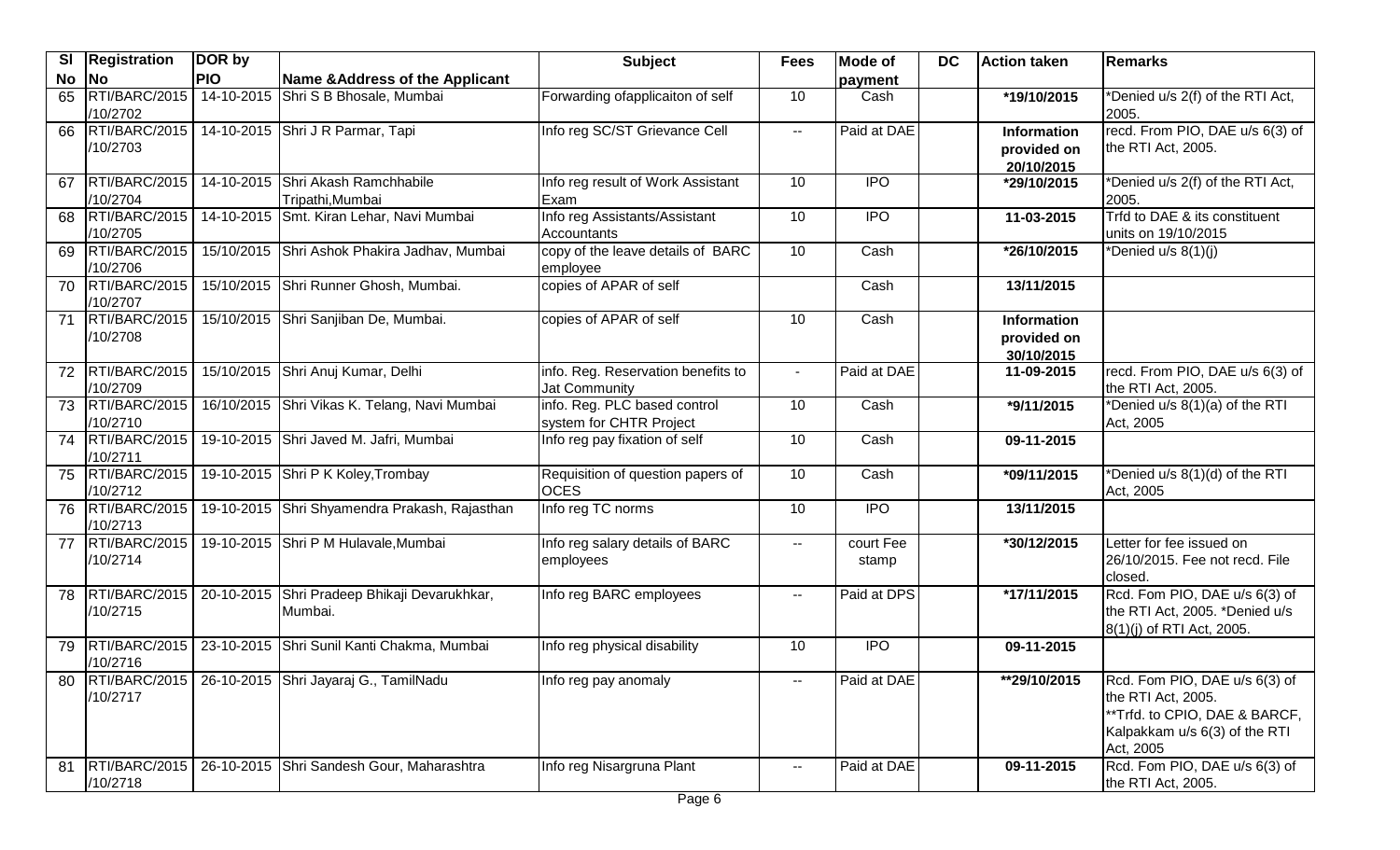| <b>SI</b> | <b>Registration</b>          | DOR by     |                                                                   | <b>Subject</b>                                           | <b>Fees</b>              | <b>Mode of</b> | <b>DC</b> | <b>Action taken</b>                             | Remarks                                                                                                                               |
|-----------|------------------------------|------------|-------------------------------------------------------------------|----------------------------------------------------------|--------------------------|----------------|-----------|-------------------------------------------------|---------------------------------------------------------------------------------------------------------------------------------------|
| No        | No                           | <b>PIO</b> | Name & Address of the Applicant                                   |                                                          |                          | payment        |           |                                                 |                                                                                                                                       |
| 82        | RTI/BARC/2015<br>/10/2719    | 26-10-2015 | Shri Bipin R. Patel, Gujarat.                                     | Info reg CHSS Facility                                   | $\sim$ $\sim$            | Paid at DAE    |           | 19/11/2015                                      | Rcd. Fom PIO, DAE u/s 6(3) of<br>the RTI Act, 2005.                                                                                   |
|           | 83 RTI/BARC/2015<br>/10/2720 |            | 26-10-2015 Shri Srinivasan M., Tamilnadu                          | Info reg pay anomaly                                     | $\sim$ $\sim$            | Paid at DAE    |           | **29/10/2015                                    | Rcd. Fom PIO, DAE u/s 6(3) of<br>the RTI Act, 2005.<br>**Trfd. to CPIO, DAE & BARCF,<br>Kalpakkam u/s 6(3) of the RTI<br>Act, 2005    |
| 84        | RTI/BARC/2015<br>/10/2721    |            | 26-10-2015   Ms, Sanika S. Kamble, Mumbai                         | Info reg recuritment rules for SA/B                      | н.                       | Paid at DAE    |           | Information<br>provided on<br>19/11/2015        | Rcd. Fom PIO, DAE u/s 6(3) of<br>the RTI Act, 2005.                                                                                   |
| 85        | RTI/BARC/2015<br>/10/2722    |            | 26-10-2015   Ms, Sanika S. Kamble, Mumbai                         | Info reg promotion norms for<br>Scientific Assistants    | $\sim$ $\sim$            | Paid at DAE    |           | Information<br>provided on<br>19/11/2015        | Rcd. Fom PIO, DAE u/s 6(3) of<br>the RTI Act, 2005.                                                                                   |
| 86        | RTI/BARC/2015<br>/10/2723    |            | 26-10-2015 Shri Rajeev M., Kerala                                 | Info reg norms for acquiring<br>additional qualification | $\sim$ $\sim$            | Paid at DAE    |           | <b>Information</b><br>provided on<br>19/11/2015 | Rcd. Fom PIO, DAE u/s 6(3) of<br>the RTI Act, 2005.                                                                                   |
| 87        | RTI/BARC/2015<br>/10/2724    |            | 26-10-2015 Shri Anuj Anant, Uttar Pradesh                         | Info reg atomic plants                                   | $\sim$ $\sim$            | Paid at DAE    |           | ** 05/11/2015                                   | Rcd. Fom PIO, DAE u/s 6(3) of<br>the RTI Act, 2005.<br>**Trfd to PIO, DAE u/s 6(3) of the<br><b>RTI Act, 2005</b>                     |
| 88        | RTI/BARC/2015<br>/10/2725    |            | 26-10-2015 Shri Satheesh Kumar V., Tamilnadu                      | Info reg pay anomaly                                     | $- -$                    | Paid at DAE    |           | Information<br>provided on<br>29/10/2015        | Rcd. Fom PIO, DAE u/s 6(3) of<br>the RTI Act, 2005.<br>**Trfd. To CPIO, DAE and<br>BARCF, Kalpakkam u/s 6(3) of<br>the RTI Act, 2005. |
| 89        | RTI/BARC/2015<br>/10/2726    |            | 26-10-2015 Shri S C Patro, UP                                     | Info reg medical fitness for<br>recruitment              | 10                       | <b>IPO</b>     |           | *13/11/2015                                     | Denied u/s 2(f) of the RTI Act,<br>2005.                                                                                              |
| 90        | RTI/BARC/2015<br>/10/2727    |            | 26-10-2015 Shri Panneer Selvaram R., Tamilnadu                    | Info reg pay anomaly                                     | $\overline{\phantom{a}}$ | Paid at DAE    |           | **30/10/2015                                    | Rcd. Fom PIO, DAE u/s 6(3) of<br>the RTI Act, 2005.<br>**Trfd. To CPIO, DAE and<br>BARCF, Kalpakkam u/s 6(3) of<br>the RTI Act, 2005. |
| 91        | RTI/BARC/2015<br>/10/2728    |            | 27-10-2015 Smt. Pooja Chandrakant Nandanwade,<br>Kolhapur         | Info reg BARC employee                                   | 10                       | <b>IPO</b>     |           | *17/11/2015                                     | *Denied u/s 8(1) (j) of the RTI<br>Act, 2005                                                                                          |
| 92        | /10/2729                     |            | RTI/BARC/2015   27-10-2015 Shri Prathapan Thazhakkandy, Mumbai    | info. Reg. promotion of SA/G                             | 10                       | Cash           |           | *19/11/2015                                     | *Denied u/s 2(f) of the RTI Act,<br>2005.                                                                                             |
|           | /10/2730                     |            | 93 RTI/BARC/2015   27-10-2015 Shri Prathapan Thazhakkandy, Mumbai | copy of appointment letter of self                       | 10                       | Cash           |           | Information<br>provided on<br>16/11/2015        |                                                                                                                                       |
| 94        | /10/2731                     |            | RTI/BARC/2015   27-10-2015 Shri Prathapan Thazhakkandy, Mumbai    | Info. Reg. recruitment policy of<br>SA/B<br>Page 7       | 10                       | Cash           |           | <b>Information</b><br>provided on<br>24/11/2015 |                                                                                                                                       |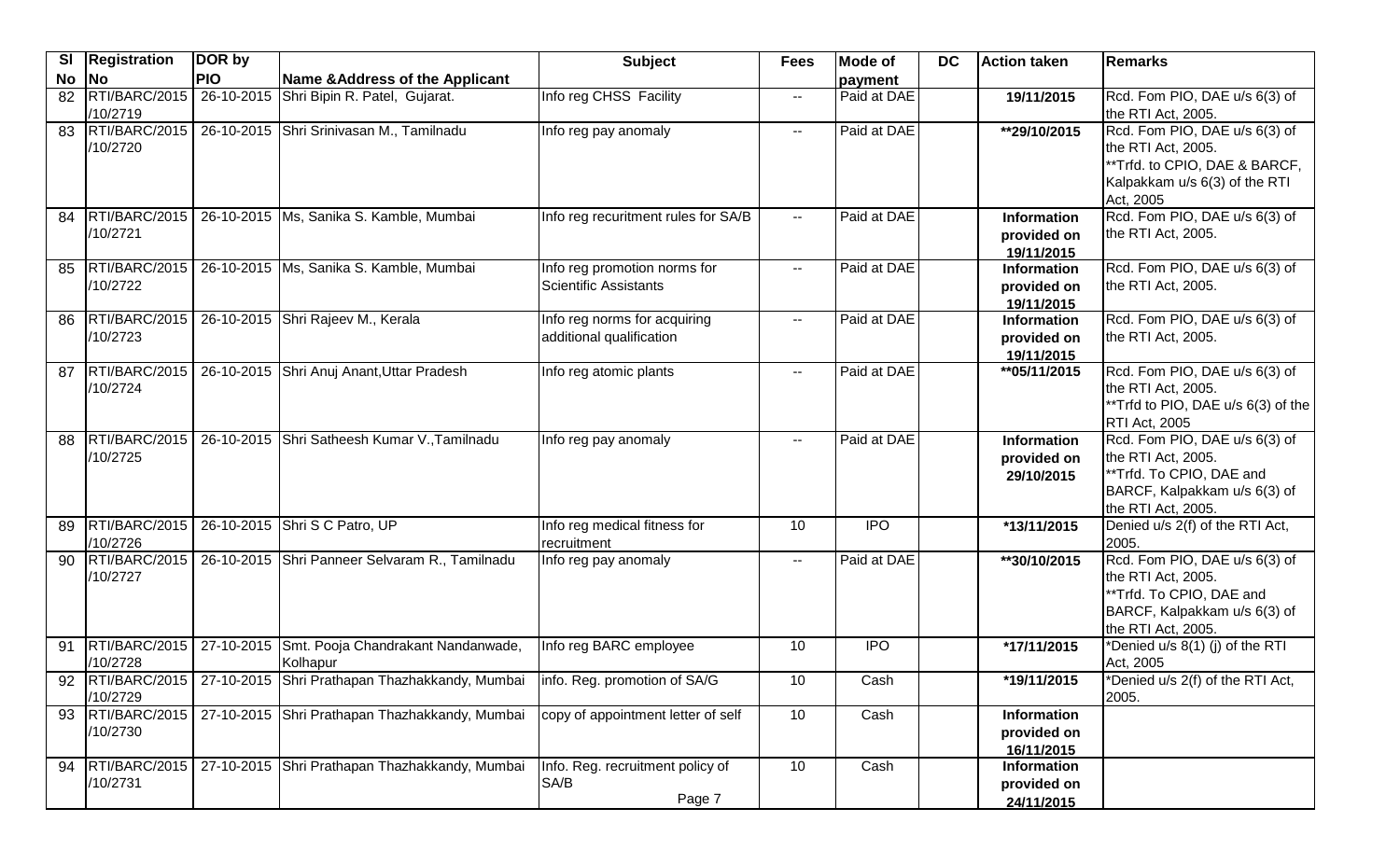| <b>SI</b> | <b>Registration</b>           | DOR by     |                                                                              | <b>Subject</b>                                                              | <b>Fees</b>       | Mode of     | <b>DC</b> | Action taken                                    | <b>Remarks</b>                                                                                                           |
|-----------|-------------------------------|------------|------------------------------------------------------------------------------|-----------------------------------------------------------------------------|-------------------|-------------|-----------|-------------------------------------------------|--------------------------------------------------------------------------------------------------------------------------|
| No        | <b>No</b>                     | <b>PIO</b> | Name & Address of the Applicant                                              |                                                                             |                   | payment     |           |                                                 |                                                                                                                          |
| 95        | RTI/BARC/2015<br>/10/2732     |            | 27-10-2015 Shri Prathapan Thazhakkandy, Mumbai                               | Info. Reg. promotion policy for<br>SA/B diploma holders                     | 10                | Cash        |           | Information<br>provided on<br>19/11/2015        |                                                                                                                          |
| 96        | RTI/BARC/2015<br>/10/2733     |            | 27-10-2015 Shri M.C Goel, Mumbai                                             | info. Reg. vehicle movement in<br><b>BARC</b>                               | 10                | Cash        | 8         | ifnormation<br>provided on<br>24/11/2015        | DC rcd. And documents provided<br>on 21/12/2015                                                                          |
| 97        | RTI/BARC/2015<br>/10/2734     |            | 27-10-2015 Shri M.C Goel, Mumbai.                                            | info. Reg. vehicle movement in<br><b>BARC</b>                               | 10                | Cash        | 8         | Information<br>provided on<br>24/11/2015        | DC rcd. And documents provided<br>on 21/12/2015                                                                          |
| 98        | RTI/BARC/2015<br>/10/2735     |            | 29-10-2015 Shri. Jayaprakash R. Kamble,<br>Maharashtra.                      | Inf. Reg. recruitm, ent and<br>promotion norms for CAT I trainee            | Online<br>payment | Paid at DAE |           | <b>Information</b><br>provided on<br>19/11/2015 | Rcd. From PIO, DAE u/s 6(3) of<br>the RTI Act, 2005.                                                                     |
| 99        | RTI/BARC/2015<br>/10/2736     |            | 29-10-2015 Shri. Hitesh Kumar Singh, Maharashtra                             | Result of TO/C Chemistry exam                                               | 10                | <b>IPO</b>  |           | Information<br>provided on<br>13/11/2015        |                                                                                                                          |
|           | 100 RTI/BARC/2015<br>/10/2737 |            | 29-10-2015 Shri. Ramlakhan, Uttar Pradesh                                    | Inf. Reg. facilities for government<br>Employees working in remote<br>areas | Online<br>payment | Paid at DAE |           | *17/11/2015                                     | Rcd. From PIO, DAE u/s 6(3) of<br>the RTI Act, 2005. *Denied u/s<br>2(f) of the RTI Act, 2005.                           |
|           | 101 RTI/BARC/2015<br>/10/2738 |            | 29-10-2015 Shri. Rajeev M, Parvathy Bhavan, Kerala Inf. Reg. STPT candidates |                                                                             | Online<br>payment | Paid at DAE |           | <b>Information</b><br>provided on<br>27/11/2015 | Rcd. From PIO, DAE u/s 6(3) of<br>the RTI Act, 2005.                                                                     |
|           | 102 RTI/BARC/2015<br>/10/2739 |            | 29-10-2015   Ms. Shipra Singh, Gujarat.                                      | Inf. Reg. Bond period for Scientific<br>Officer                             | Online<br>payment | Paid at DAE |           | Information<br>provided on<br>26/11/2015        | Rcd. From PIO, DAE u/s 6(3) of<br>the RTI Act, 2005.<br>Partly denied u/s 2(f) of the RTI<br>act, 2005.                  |
|           | 103 RTI/BARC/2015<br>/10/2740 |            | 29-10-2015 Shri. Shashank Gupta, Telangana                                   | Inf. Reg. Bond period for Scientific<br>Officer                             | Online<br>payment | Paid at DAE |           | Information<br>provided on<br>23/11/2015        | Rcd. From PIO, DAE u/s 6(3) of<br>the RTI Act, 2005.<br>Partly denied u/s 2(f) of the RTI<br>act, 2005.                  |
|           | 104 RTI/BARC/2015<br>/10/2741 |            | 29-10-2015   Ms. Malyala Rajeshwari, Mumbai                                  | Inf. Reg. recruitment rules for<br>Scientific Assistant.                    | Online<br>payment | Paid at DAE |           | <b>Information</b><br>provided on<br>26/11/2015 | Rcd. From PIO, DAE u/s 6(3) of<br>the RTI Act, 2005.<br>Information provided as per the<br>Appellate order on 18/12/2015 |
|           | /10/2742                      |            | 105 RTI/BARC/2015   29-10-2015   Ms. Malyala Rajeshwari, Mumbai              | Inf. Reg. promotion norms for<br>Scientific Assistant.                      | Online<br>payment | Paid at DAE |           | Information<br>provided on<br>19/11/2015        | Rcd. From PIO, DAE u/s 6(3) of<br>the RTI Act, 2005.<br>Information provided as per the<br>Appellate order on 18/12/2015 |
|           | /10/2743                      |            | 106 RTI/BARC/2015   29-10-2015 Shri. P. Sekar, Tamil Nadu.                   | Inf. Reg. attendance of employees.                                          | Online<br>payment | Paid at DAE |           | <b>Information</b><br>provided on<br>26/11/2015 | Rcd. From PIO, DAE u/s 6(3) of<br>the RTI Act, 2005.                                                                     |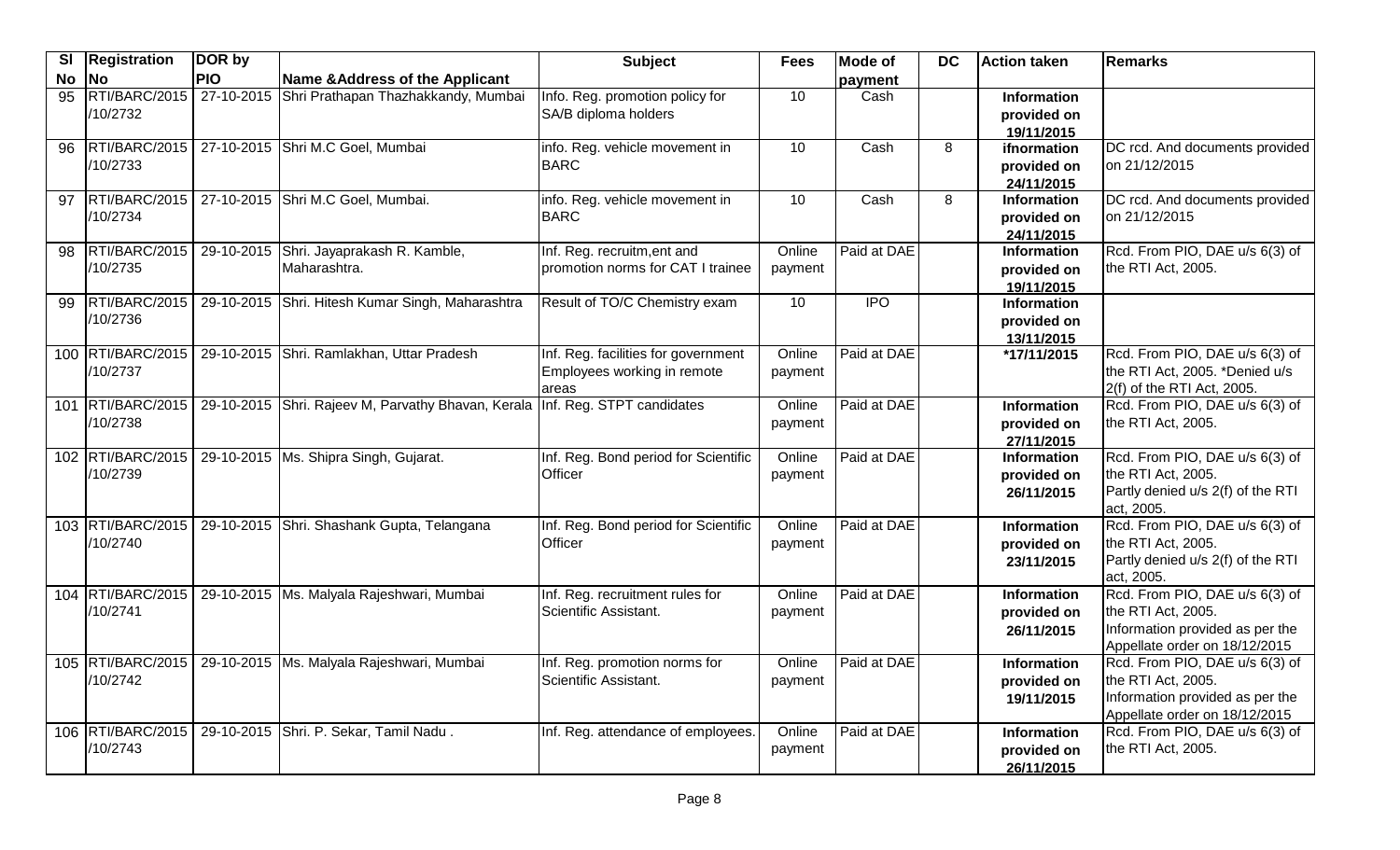| <b>SI</b> | <b>Registration</b>           | DOR by     |                                                         | <b>Subject</b>                                                               | <b>Fees</b>       | <b>Mode of</b> | <b>DC</b> | Action taken                                    | <b>IRemarks</b>                                                                                                                             |
|-----------|-------------------------------|------------|---------------------------------------------------------|------------------------------------------------------------------------------|-------------------|----------------|-----------|-------------------------------------------------|---------------------------------------------------------------------------------------------------------------------------------------------|
| No        | <b>No</b>                     | <b>PIO</b> | Name & Address of the Applicant                         |                                                                              |                   | payment        |           |                                                 |                                                                                                                                             |
| 107       | RTI/BARC/2015<br>/10/2744     | 29-10-2015 | Shri. Gyanendra Prasad, TamilNadu                       | Inf. Reg. recruitment of scientific<br>officers through OCES, DGFS,<br>KSKRA | Online<br>payment | Paid at DAE    |           | <b>Information</b><br>provided on<br>13/11/2015 | Rcd. From PIO, DAE u/s 6(3) of<br>the RTI Act, 2005. ** Trfd. To<br>PIO, BARCF, Kalpakkam on<br>04/11/2015 u/s 6(3) of the RTI<br>Act, 2005 |
|           | 108 RTI/BARC/2015<br>/10/2745 |            | 29-10-2015 Shri J R Parmar, Tapi                        | Info reg SC/ST Grievance Cell                                                | Online<br>payment | Paid at DAE    |           | Information<br>provided on<br>26/11/2015        | Rcd. From PIO, DAE u/s 6(3) of<br>the RTI Act, 2005. Transfer to<br>constituent units on 16/11/2015<br>u/s 6(3) of the RTI Act, 2005.       |
|           | 109 RTI/BARC/2015<br>/10/2746 |            | 29-10-2015 Shri. Santosh Varshney, Mumbai               | Inf. Reg. promotion norms for<br>scientific and technical grade              | Online<br>payment | Paid at DAE    |           | <b>Information</b><br>provided on<br>26/11/2015 | Rcd. From PIO, DAE u/s 6(3) of<br>the RTI Act, 2005.                                                                                        |
|           | 110 RTI/BARC/2015<br>/10/2747 | 30/10/2015 | Shri. Gorakhnath Tukaram Kumbhar,<br>Navi Mumbai.       | Inf. Reg. BARC employee                                                      | 10                | <b>DD</b>      |           | *06/11/2015                                     | *Denied u/s 8(1)(j) of the RTI Act,<br>2005.                                                                                                |
|           | 111 RTI/BARC/2015<br>/10/2748 | 30/10/2015 | Shri M.C Goel, Mumbai.                                  | Inf. Reg. fabricator work in EISD                                            | 10                | Cash           |           | <b>Information</b><br>provided on<br>16/11/2015 | DC rcd. And documents provided<br>on 18/12/2015                                                                                             |
|           | 112 RTI/BARC/2015<br>/11/2749 |            | 03/11/2015 Shri Prashant A. Londhe, Nasik               | copy of salary slip of self                                                  | 10                | Cash           |           | <b>Information</b><br>provided on<br>13/11/2015 |                                                                                                                                             |
|           | 113 RTI/BARC/2015<br>/11/2750 |            | 03/11/2015 Shri V Gomathi Sankar, Karnataka             | info. Reg. recruitment of scientific<br>Assistant -C                         | Online<br>payment | Paid at DAE    |           | <b>Information</b><br>provided on<br>23/11/2015 | Rcd. From PIO, DAE u/s 6(3) of<br>the RTI Act, 2005.                                                                                        |
|           | 114 RTI/BARC/2015<br>/11/2751 | 03/11/2015 | Shri Vinay Kumar Shukla, Uttar Pradesh                  | Info. Reg. OCES-2015 cut off<br><b>Imarks</b>                                | Online<br>payment | Paid at DAE    |           | <b>Information</b><br>provided on<br>23/11/2015 | Rcd. From PIO, DAE u/s 6(3) of<br>the RTI Act, 2005.<br>Partly denied u/s 2(f) of the RTI<br>Act, 2005.                                     |
|           | 115 RTI/BARC/2015<br>/11/2752 | 03/11/2015 | Shri Pradeep Bhikaji Devarukhkar,<br>Mumbai             | info. Reg. BARC employee                                                     | 10                | $\overline{1}$ |           | Information<br>provided on<br>1/12/2015         | Partly denied u/s 8(1)(j) of the<br><b>RTI Act, 2005.</b>                                                                                   |
|           | 116 RTI/BARC/2015<br>/11/2753 |            | 04-11-2015 Shri Sanjiban De, Mumbai                     | copy of circulars                                                            | 10                | Cash           |           | <b>Information</b><br>provided on<br>26/11/2015 |                                                                                                                                             |
|           | /11/2754                      |            | 117 RTI/BARC/2015   04-11-2015 Shri Sanjiban De, Mumbai | Info reg working of RTI                                                      | 10                | Cash           |           | *17/11/2015                                     | * Denied u/s 2(f) of the RTI Act,<br>2005.                                                                                                  |
|           | 118 RTI/BARC/2015<br>/11/2755 |            | 09-11-2015 Shri Bansode B.M, Mumbai                     | info. Reg. self's retirement,<br>pension, salary details                     | 10                | IPO            |           | **10/11/2015                                    | **Trfd. To PIO, BARC(T) u/s 6(3)<br>of the RTI Act, 2005.                                                                                   |
|           | 119 RTI/BARC/2015<br>/11/2756 |            | 09-11-2015 Shri Bimmi Maria, New Delhi                  | Info. Reg. DMRIT course                                                      | 10                | <b>IPO</b>     |           | <b>Information</b><br>provided on<br>8/12/2015  |                                                                                                                                             |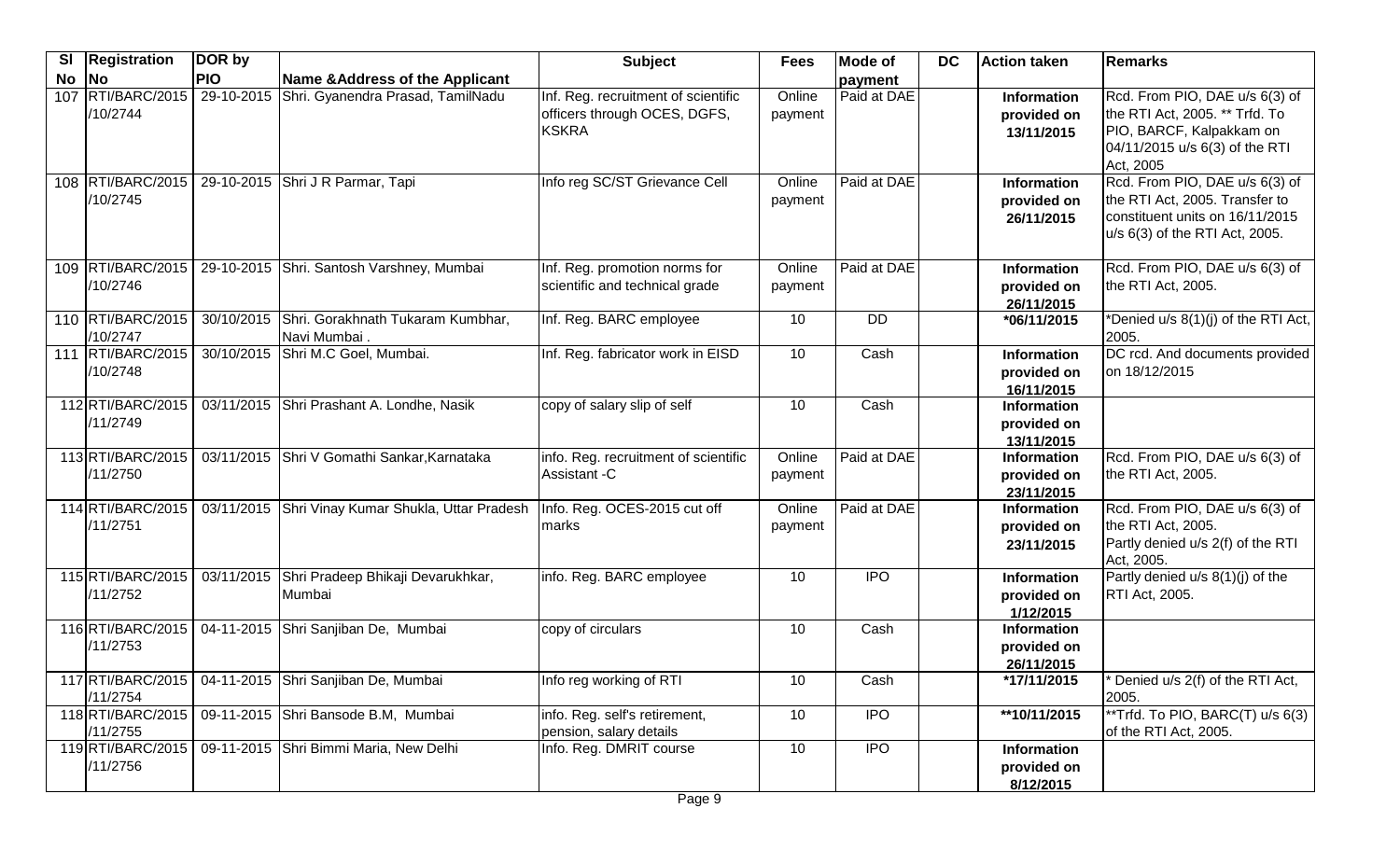| SI | <b>Registration</b>           | DOR by     |                                                                        | <b>Subject</b>                                                                                                              | <b>Fees</b>       | <b>Mode of</b>     | <b>DC</b> | <b>Action taken</b>                             | Remarks                                                                                                     |
|----|-------------------------------|------------|------------------------------------------------------------------------|-----------------------------------------------------------------------------------------------------------------------------|-------------------|--------------------|-----------|-------------------------------------------------|-------------------------------------------------------------------------------------------------------------|
| No | $\overline{\mathsf{No}}$      | <b>PIO</b> | Name & Address of the Applicant                                        |                                                                                                                             |                   | payment            |           |                                                 |                                                                                                             |
|    | 120 RTI/BARC/2015<br>/11/2757 |            | 09-11-2015 Shri S.S. Sonwalkar, Hyderabad                              | info. Reg. circulars issued by<br>AEET/BARC                                                                                 | 10                | <b>IPO</b>         |           | <b>Information</b><br>provided on<br>26/11/2015 |                                                                                                             |
|    | 121 RTI/BARC/2015<br>/11/2758 |            | 09-11-2015 Smt. Vasundhara Sanjay Howal, Wardha Info reg BARC employee |                                                                                                                             | 10                | <b>IPO</b>         |           | <b>Information</b><br>provided on<br>27/11/2015 |                                                                                                             |
|    | 122 RTI/BARC/2015<br>/11/2759 |            | 11-05-2015 Shri Ram Bachan, Tamil Nadu                                 | info. Reg. min. facilities such as<br>table, chair, internet etc to<br><b>Scientific Officers</b>                           | 10                | Online             |           | Information<br>provided on<br>4/12/2015         | Recd. From PIO, DAE u/s 6(3) of<br>the RTI Act, 2005.                                                       |
|    | 123 RTI/BARC/2015<br>/11/2760 |            | 11-12-2015 Shri R.G. Anil, Rajasthan                                   | info. Reg. TC&TSC Circular                                                                                                  | 10                | <b>IPO</b>         |           | <b>Information</b><br>provided on<br>26/11/2015 |                                                                                                             |
|    | 124 RTI/BARC/2015<br>/11/2761 |            | 16/11/2015 Shri Lokendra Kumar, Mumbai                                 | info. Reg. name of committee<br>respresentative for reserved<br>category candidates in promotion<br>for Scientific Officers | 10                | cash               |           | **7/12/2015                                     | **Trfd. To PIO(CCS), DAE u/s<br>6(3) of the RTI Act, 2005 on<br>07/12/2015                                  |
|    | 125 RTI/BARC/2015<br>/11/2762 |            | 18/11/2015 Shri Nar Bhadaur, Punjab                                    | certified copies of official<br>proceedigns of action taken and<br>notings by Director, BARC w.r.t his<br>complaint letter  | 50                | $\overline{1}$     |           | **23/11/2015                                    | **Trfd. To PIO, DPS u/s 6(3) of<br>the RTI Act, 2005.                                                       |
|    | 126 RTI/BARC/2015<br>/11/2763 |            | 19/11/2015 Shri Anupam Srivastav, Uttar Pradesh                        | Info. Reg. declaration of result of<br>TO/C                                                                                 | Online<br>payment | Paid at DAE        |           | <b>Information</b><br>provided on<br>7/12/2015  | Recd. From PIO, DAE u/s 6(3) of<br>the RTI Act, 2005.                                                       |
|    | 127 RTI/BARC/2015<br>/11/2764 |            | 19/11/2015 Shri Manoj Krishna Tarale, Maharashtra                      | info. Reg. job profile, practical<br>assesment, facilities provided to<br><b>BARC</b> employees                             | Online<br>payment | Paid at DAE        |           | <b>Information</b><br>provided on<br>18/12/2015 | Recd. From PIO, DAE u/s 6(3) of<br>the RTI Act, 2005.<br>Partly denied u/s 2(f) of the RTI<br>Act, 2005.    |
|    | 128 RTI/BARC/2015<br>/11/2765 |            | 19/11/2015 Shri Sanjiban De, Mumbai                                    | copies of DAE O.M                                                                                                           | 10                | Cash               |           | **23/11/2015                                    | **Trfd. To US(SCS) & PIO, DAE<br>u/s 6(3) of the RTI Act, 2005                                              |
|    | 129 RTI/BARC/2015<br>/11/2766 |            | 19/11/2015 Shri. Sapan Kumar Sahu, Mumbai                              | Inf. Reg. recruitment list of<br>Scientific Assistant-C                                                                     | Online<br>payment | Paid at DAE        |           | Information<br>provided on<br>7/12/2015         | Recd. From PIO, DAE u/s 6(3) of<br>the RTI Act, 2005.** Trfd. To<br>PIO, Constituent units on<br>26/11/2015 |
|    | 130 RTI/BARC/2015<br>/11/2767 |            | 20/11/2015 Shri. Parlapally Prabhakar, Telangana                       | Inf. Reg. safety measures, rules &<br>norms for bed X-rays.                                                                 | 10                | <b>IPO</b>         |           | **30/11/2015                                    | **Trfd. To PIO, AERB u/s 6(3) of<br>the RTI Act, 2005                                                       |
|    | 131 RTI/BARC/2015<br>/11/2768 |            | 23/11/2015 Shri. S. S. Wakale, Mumbai                                  | Inf. Reg salary of Govt employee                                                                                            |                   | Court fee<br>stamp |           | <b>Under Process</b>                            | Letter for fee issued on<br>26/11/2015                                                                      |
|    | 132 RTI/BARC/2015<br>/11/2769 |            | 24/11/2015 Smt. Chakka Hemalatha, Andhra<br>Pradesh                    | Inf. Reg. BARC employee nominee<br>details                                                                                  | 10                | <b>IPO</b>         |           | <b>Information</b><br>provided on<br>23/12/2015 | partly denied $u/s$ 8(1)(j) of the<br><b>RTI Act, 2005</b>                                                  |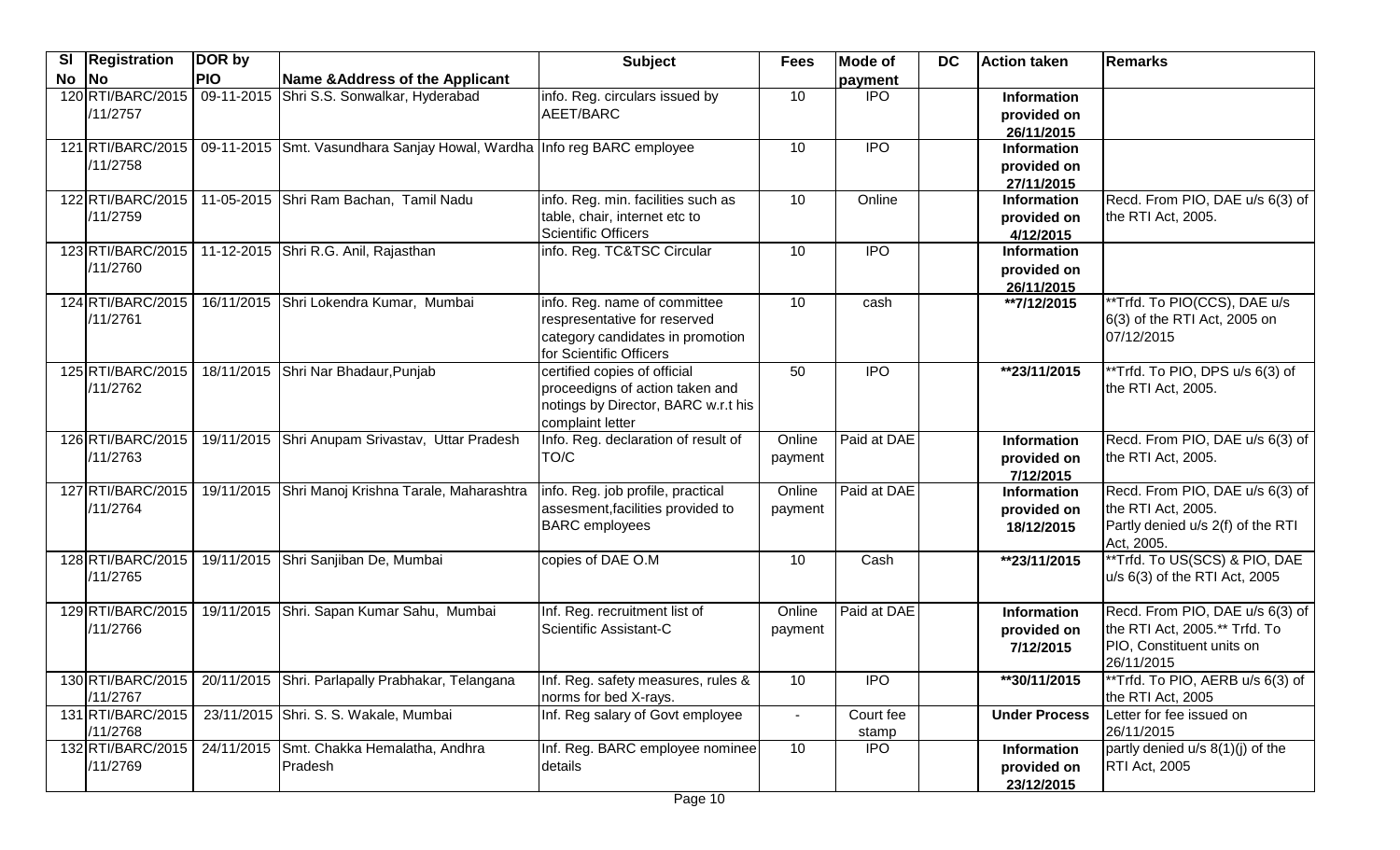| SI | <b>Registration</b>           | DOR by     |                                                                             | <b>Subject</b>                                            | <b>Fees</b>       | Mode of     | <b>DC</b> | <b>Action taken</b>                             | Remarks                                                                                                 |
|----|-------------------------------|------------|-----------------------------------------------------------------------------|-----------------------------------------------------------|-------------------|-------------|-----------|-------------------------------------------------|---------------------------------------------------------------------------------------------------------|
| No | <b>No</b>                     | <b>PIO</b> | Name & Address of the Applicant                                             |                                                           |                   | payment     |           |                                                 |                                                                                                         |
|    | 133 RTI/BARC/2015<br>/11/2770 | 24/11/2015 | Dr. Krishna Balaji Sainis, Mumbai                                           | Inf. Reg. case against self                               | 10                | Cash        |           | Information<br>provided on<br>15/12/2015        | partly denied $u/s$ 8(1)(j) of the<br><b>RTI Act, 2005</b>                                              |
|    | 134 RTI/BARC/2015<br>/11/2771 |            | 24/11/2015 Shri. V. Sathikel, Chennai                                       | Information regarding cases in<br>various tribunals       | $\sim$            | Paid at DAE |           | 12-11-2015                                      | Rcd. From PIO (SCS), DAE u/s<br>693) of the RTI Act, 2005<br>pertaining to point No. (1)                |
|    | 135 RTI/BARC/2015<br>/11/2772 |            | 26/11/2015 Shri Manoj Krishna Tarale, Maharashtra                           | Inf. Reg. tender works executed by<br>TSD, BARC           | Online<br>payment | Paid at DAE |           | *23/12/2015                                     | Rcd. From PIO, DAE u/s 6(3) of<br>the RTI Act, 2005.<br>*Denied u/s 7(9) of the RTI Act,<br>2005.       |
|    | 136 RTI/BARC/2015<br>/11/2773 |            | 26/11/2015 Shri. G. Venkatesh, Telangana                                    | Inf. Reg. recruitment for Helper A<br>grade               | Online<br>payment | Paid at DAE |           | Information<br>provided<br>16/12/2015           | Rcd. From PIO, DAE u/s 6(3) of<br>the RTI Act, 2005. Partly denied<br>u/s 2(f) of the RTI Act, 2005.    |
|    | 137 RTI/BARC/2015<br>/11/2774 |            | 26/11/2015 Shri. Rakesh Kumar Chauhan, Mumbai                               | Inf. Reg. attendence system in<br><b>BARC</b>             | Online<br>payment | Paid at DAE |           | <b>Information</b><br>provided on<br>11/12/2015 | Rcd. From PIO, DAE u/s 6(3) of<br>the RTI Act, 2005. Partly denied<br>u/s 2(f) of the RTI Act, 2005.    |
|    | 138 RTI/BARC/2015<br>/11/2775 |            | 26/11/2015 Shri Manoj Krishna Tarale, Maharashtra                           | Inf. Reg. spaces in BARC                                  | Online<br>payment | Paid at DAE |           | <b>Information</b><br>provided on<br>23/12/2015 | Rcd. From PIO, DAE $u/s$ 6(3) of<br>the RTI Act, 2005.                                                  |
|    | 139 RTI/BARC/2015<br>/11/2776 |            | 26/11/2015 Shri Manoj Krishna Tarale, Maharashtra                           | Detilas reg. Tenders/work order in<br><b>BARC</b>         | Online<br>payment | Paid at DAE |           | Information<br>provided on<br>23/12/2015        | Rcd. From PIO, DAE u/s 6(3) of<br>the RTI Act, 2005.                                                    |
|    | 140 RTI/BARC/2015<br>/11/2777 |            | 26/11/2015 Shri Manoj Krishna Tarale, Maharashtra Inf. Reg. manpower in TSD |                                                           | Online<br>payment | Paid at DAE |           | Information<br>provided on<br>18/12/2015        | Rcd. From PIO, DAE u/s 6(3) of<br>the RTI Act, 2005.<br>Partly denied u/s 2(f) of the RTI<br>Act, 2005. |
|    | 141 RTI/BARC/2015<br>/11/2778 |            | 26/11/2015   Dr. Ravindra Kumar, Rajasthan                                  | Inf. Reg. leave details of BARC<br>employee               | Online<br>payment | Paid at DAE |           | <b>Information</b><br>provided on<br>23/12/2015 | Rcd. From PIO, DAE u/s 6(3) of<br>the RTI Act, 2005.                                                    |
|    | 142 RTI/BARC/2015<br>/11/2779 |            | 30/11/2015 Shri. Y. Sridhar, Andhra Pradesh                                 | Inf. Reg. track change promotion                          | 10                | <b>IPO</b>  |           | <b>Information</b><br>provided on<br>8/12/2015  |                                                                                                         |
|    | 143 RTI/BARC/2015<br>/11/2780 |            | 30/11/2015 Shri Dharminder Singh, Punjab                                    | Inf. Reg. radiotherapy unit and<br>PET scan unit in India | 10                | <b>IPO</b>  |           | ** 04/12/2015                                   | **Trfd. To PIO, AERB u/s 6(3) of<br>the RTI Act, 2005.                                                  |
|    | 144 RTI/BARC/2015<br>/12/2781 |            | 12-03-2015 Shri. Sudhir Kumar, Mumbai                                       | Inf. Reg. circular of CPF to GPF                          | 10                | Cash        |           | <b>Information</b><br>provided on<br>29/12/2015 |                                                                                                         |
|    | 145 RTI/BARC/2015<br>/12/2782 |            | 12-04-2015 Shri. Anubrata Das, Mumbai                                       | Details reg. CR/APAR gradings<br>Page 11                  | 10                | Cash        |           | Information<br>provided on<br>16/12/2015        |                                                                                                         |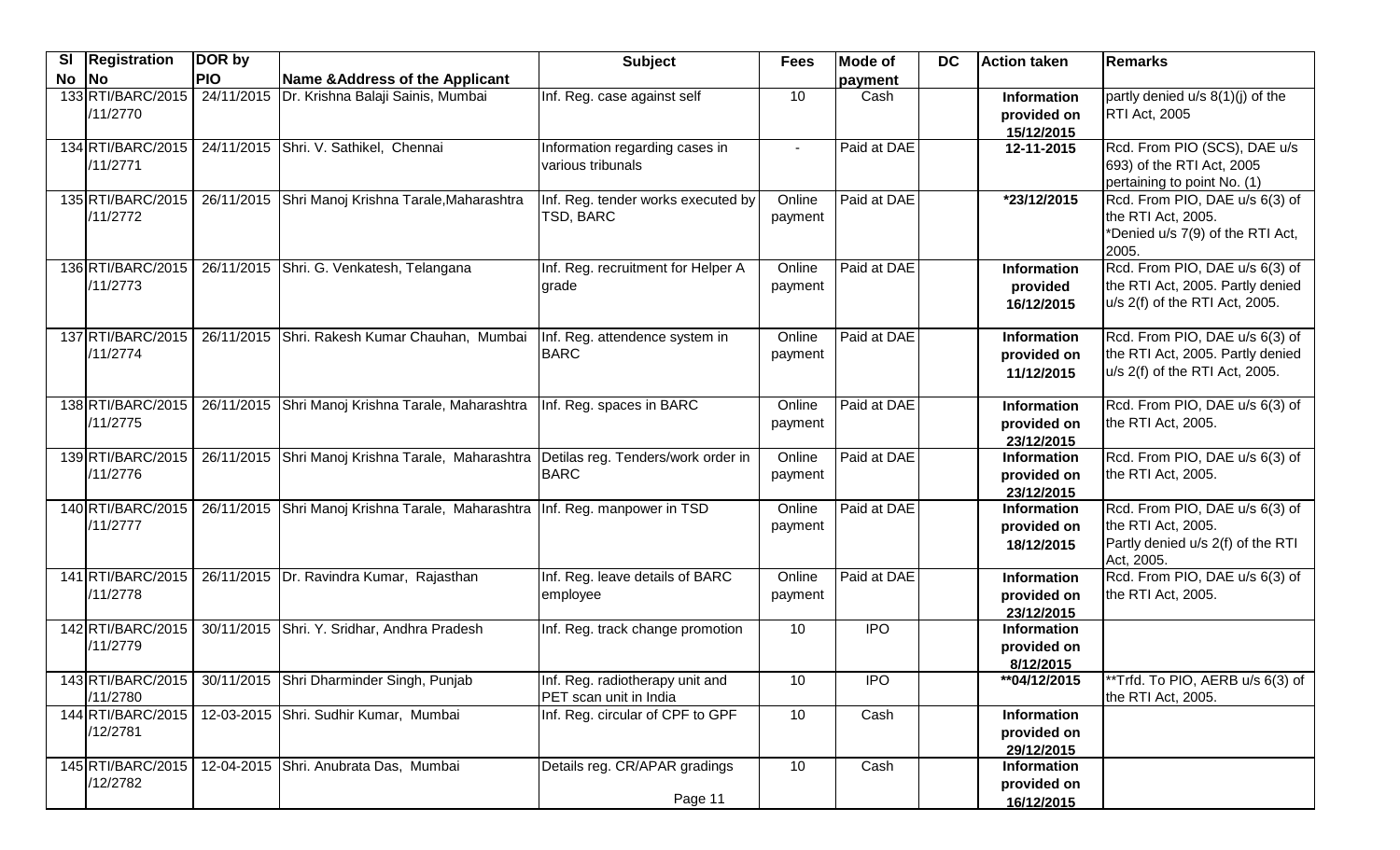| SI | <b>Registration</b>           | DOR by     |                                                    | <b>Subject</b>                                                                                                          | <b>Fees</b>               | <b>Mode of</b>            | <b>DC</b> | <b>Action taken</b>                             | <b>Remarks</b>                                               |
|----|-------------------------------|------------|----------------------------------------------------|-------------------------------------------------------------------------------------------------------------------------|---------------------------|---------------------------|-----------|-------------------------------------------------|--------------------------------------------------------------|
| No | <b>No</b>                     | <b>PIO</b> | Name & Address of the Applicant                    |                                                                                                                         |                           | payment                   |           |                                                 |                                                              |
|    | 146 RTI/BARC/2015<br>/12/2783 | 12-04-2015 | Shri. Sanjay D. Pote, Mumbai                       | Inf. Reg. tea pantry contract                                                                                           | 10                        | Cash                      |           | <b>Information</b><br>provided on<br>29/12/2015 |                                                              |
|    | 147 RTI/BARC/2015<br>/12/2784 |            | 12-08-2015 Shri K.K Verma, Mumbai                  | info. Reg. movement of vehicles,<br>Copy of rules/guidelines, entry/<br>permit of private vehicles<br>movement AT North | 10                        | Cash                      |           | <b>Under Process</b>                            | *denied u/s 8(1)(a) of the RTI<br>Act, 2005.                 |
|    | 148 RTI/BARC/2015<br>/12/2785 |            | 12-08-2015 Shri Gurunath Ramanujan, Hyderabad      | Info. Reg. Overtime duties                                                                                              | 10                        | <b>IPO</b>                |           | <b>Information</b><br>provided o<br>30/12/2015  |                                                              |
|    | 149 RTI/BARC/2015<br>/12/2786 |            | 12-08-2015 Shri Arun Singh, New Delhi              | info. Reg. OCES/DGFS 2015 cut<br>off marks                                                                              | 10                        | <b>IPO</b>                |           | <b>Information</b><br>provided on<br>23/12/2015 |                                                              |
|    | 150 RTI/BARC/2015<br>/12/2787 |            | 12-09-2015 Shri K.K Verma, Mumbai                  | info. Reg. special representative in<br>Interview Committee of Disabled<br>candidate                                    | 10                        | Cash                      |           | Information<br>provided on<br>29/12/2015        |                                                              |
|    | 151 RTI/BARC/2015<br>/12/2788 |            | 12-09-2015 Shri Sonu, Maharashtra                  | info. Reg. exam/result date of<br>ASO, Jr. Purchasing Assistant &<br>work assistant                                     | Paid at<br><b>DAE</b>     | Online                    |           | Information<br>provided on<br>29/12/2015        | Rcd. From PIO, DAE u/s 6(3) of<br>the RTI Act, 2005.         |
|    | 152 RTI/BARC/2015<br>/12/2789 |            | 12-10-2015 Shri B. Prasad, Andhra Pradesh          | certified copy of per capita<br>expenditure of HWB & its units<br>under CHSS                                            | Paid at<br>HWB,<br>Mumbai |                           |           | <b>Under Process</b>                            | Rcd. From PIO, HWB, Mumbai<br>u/s 6(3) of the RTI Act, 2005. |
|    | 153 RTI/BARC/2015<br>/12/2790 |            | 12-11-2015 Shri Shashi Kant, Mumbai                | Copy of correspondence letter                                                                                           | 10                        | Cash                      |           | <b>Under Process</b>                            |                                                              |
|    | 154 RTI/BARC/2015<br>/12/2791 |            | 12-11-2015 Shri Pomu Ganpat Jadhav, Mumbai         | info. Reg. ex-BARC employee                                                                                             | 10                        | Cash                      |           | <b>Under Process</b>                            | partly denied u/s 2(f) of the RTI<br>Act, 2005.              |
|    | 155 RTI/BARC/2015<br>/12/2792 |            | 14/12/2015 Smt. Shaila S. Thakur, Mumbai           | copy of complaint letter against<br><b>Self</b>                                                                         | 10                        | Cash                      |           | *30/12/2015                                     | *Denied u/s 8(1) (g) of the RTI<br>Act, 2005.                |
|    | 156 RTI/BARC/2015<br>/12/2793 |            | 14/12/2015 Shri David Kumar, Mumbai                | info. Reg. staff strength in Gol<br>canteen                                                                             | 10                        | Cash                      |           | <b>Under Process</b>                            |                                                              |
|    | 157 RTI/BARC/2015<br>/12/2794 |            | 15/12/2015 Shri Satish Kumar, Uttarakhand          | info. Reg. list of research<br>publications, faculty, scientist                                                         | 10                        | $\overline{IPO}$          |           | <b>Under Process</b>                            |                                                              |
|    | 158 RTI/BARC/2015<br>/12/2795 |            | 16/12/2015 Shri. Ankit Pratap Singh, Uttar Pradesh | Inf. Re. outside employment of<br>Technician and Scientific of higher<br>grade                                          | $\blacksquare$            | Paid at<br>HWB,<br>Mumbai |           | <b>Under Process</b>                            | Rcd. From PIO, HWB, Mumbai<br>u/s 6(3) of the RTI Act, 2005. |
|    | 159 RTI/BARC/2015<br>/12/2796 |            | 16/12/2015 Shri. V. Sakthivel, Chennai             | Inf. Reg. Group Achievment Award                                                                                        |                           | Paid at<br>HWB,<br>Mumbai |           | Information<br>provided on<br>31/12/2015        | Rcd. From PIO, HWB, Mumbai<br>u/s 6(3) of the RTI Act, 2005. |
|    | 160 RTI/BARC/2015<br>/12/2797 |            | 18/12/2015 Shri. B. M. Bansode, Mumbai             | Inf. Reg. self                                                                                                          | 10                        | <b>IPO</b>                |           | **23/12/2015                                    | **Trfd. To PIO, Tarapur u/s 6(3)<br>of the RTI Act, 2005.    |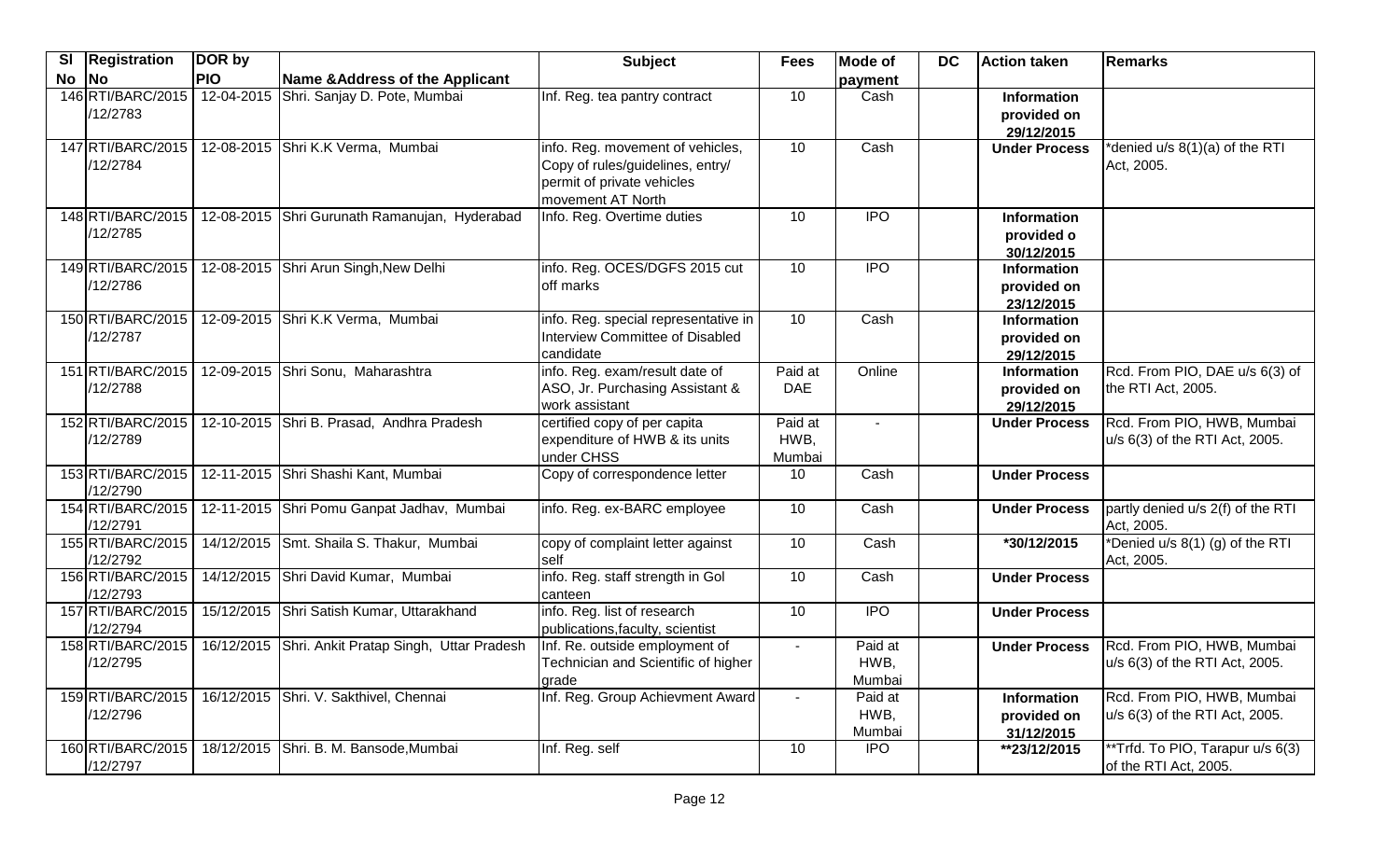| SI Registration                | DOR by     |                                                | <b>Subject</b>                                                                                            | <b>Fees</b> | <b>Mode of</b> | <b>DC</b> | <b>Action taken</b>                      | Remarks                                                         |
|--------------------------------|------------|------------------------------------------------|-----------------------------------------------------------------------------------------------------------|-------------|----------------|-----------|------------------------------------------|-----------------------------------------------------------------|
| $No$ $No$                      | <b>PIO</b> | Name & Address of the Applicant                |                                                                                                           |             | payment        |           |                                          |                                                                 |
| 161 RTI/BARC/2015<br>/12/2798  |            | 21/12/2015 Shri. Sanjiban De, Mumbai           | Copy of TC circular                                                                                       | 10          | Cash           | 30        | Information<br>provided on<br>30/12/2015 | DC rcd. And documents provided                                  |
| 162 RTI/BARC/2015<br>1/12/2799 |            | 23/12/2015 Shri Prabhakar Babu Vaity, Mumbai - | info. Reg. ex-BARC employee                                                                               | 10          | Cash           |           | *31/12/2015                              | *Denied u/s 2(f) of the RTI Act,<br>2005                        |
| 163 RTI/BARC/2015<br>1/12/2800 |            | 23/12/2015 Smt. D.D. Bagrao, Mumbai            | info. Reg. kinds of leave/spells<br>granted to Nurses                                                     | 10          | Cash           |           | <b>Under Process</b>                     |                                                                 |
| 164 RTI/BARC/2015<br>1/12/2801 |            | 23/12/2015 Shri Sanjiban De, Mumbai            | info. Reg. committee<br>members/chairman/authorized<br>signatory of Committee for the<br>vear 2014& 2015. | 10          | Cash           |           | <b>Under Process</b>                     |                                                                 |
| 165 RTI/BARC/2015<br>/12/2802  |            | 30/12/2015 Shri B.V. Shehaiah, Khammam         | info. Reg. ex-BARC employee                                                                               |             | Paid at DAE    |           | <b>Under Process</b>                     | Rcd. From PIO, DAE, Mumbai<br>$ u/s 6(3)$ of the RTI Act, 2005. |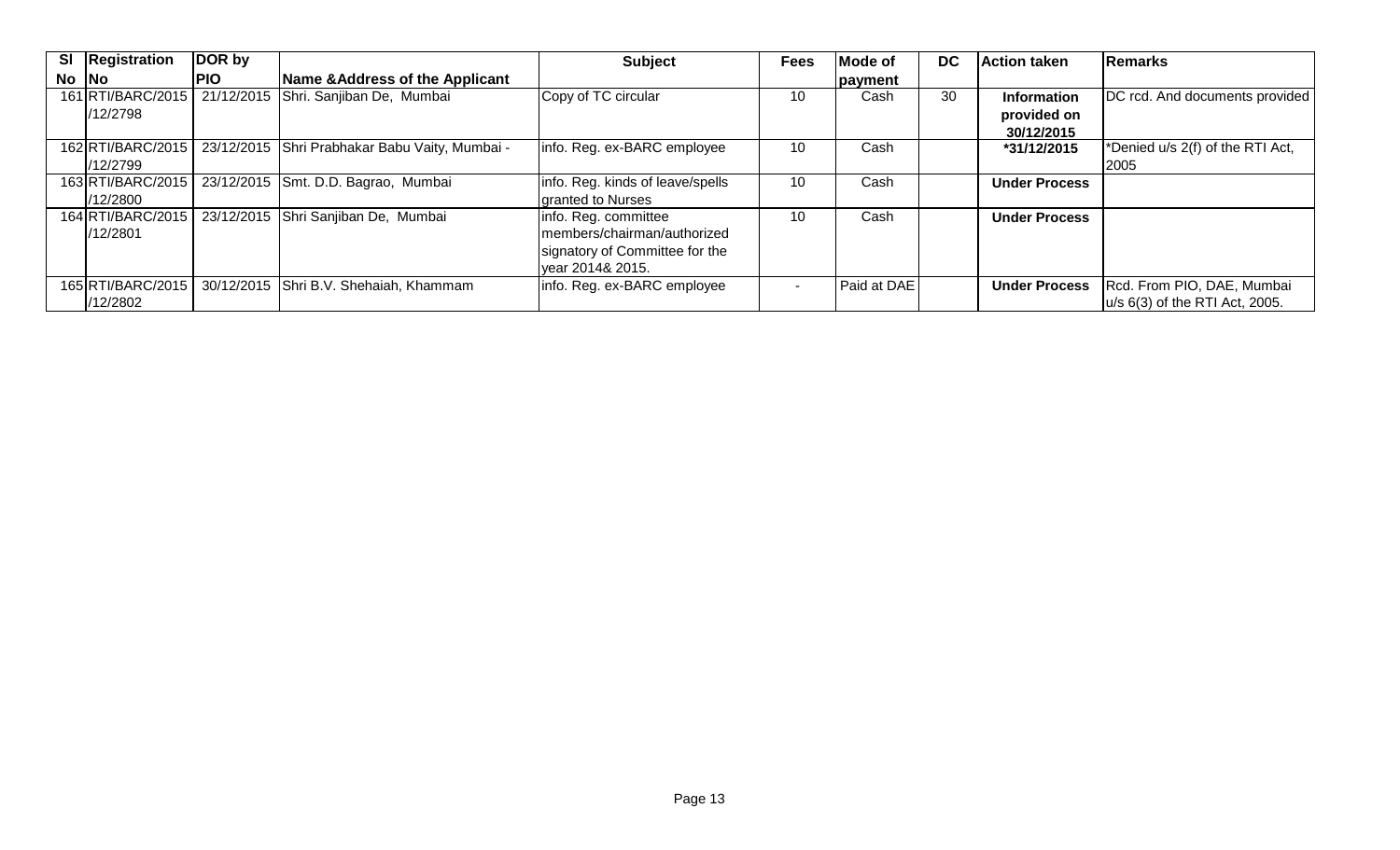## **FIRST APPEAL**

|                |                     |            | Name & Address of the Applicant   | <b>Subject</b>                     | <b>Action taken</b>         | <b>Disposal of Appeal</b>   | <b>Remarks</b>        |
|----------------|---------------------|------------|-----------------------------------|------------------------------------|-----------------------------|-----------------------------|-----------------------|
| SI             | <b>Registration</b> |            |                                   |                                    |                             |                             |                       |
| No             | <b>No</b>           | DOR by PIO |                                   |                                    |                             |                             |                       |
|                | RTI/BARC/2015       | 07-03-2015 | Shri Shashi Kant, Mumbai          | Copy of correspondence letter      | *24/07/2015                 | Appeal recd. on 04/09/2015. |                       |
|                | /07/2549            |            |                                   |                                    |                             | Disposed of on 16/10/2015   |                       |
|                | RTI/BARC/2015       | 13/08/2015 | Mr. Shaikh Mohammed Khalid,       | info reg. departmental enquiry     | *19/08/2015                 | Appeal recd. on 09/09/2015. |                       |
| $\overline{2}$ | /08/2611            |            | Mumbai                            | against BARC employee              |                             | Disposed of on 20/10/2015   |                       |
|                | RTI/BARC/2015       | 13/08/2015 | Shri N Gummireddy, Karnataka      | info. Reg. rules/procedures for    | *01/09/2015                 | Appeal recd. on 14/09/2015. |                       |
| 3              | /08/2607            |            |                                   | SO/B to SO/C                       |                             | Disposed of on 23/10/2015.  |                       |
|                | RTI/BARC/2015       | 08-12-2015 | Shri Anilkumar R.S., Karnataka    | Info. Reg. STPT exam between       | *25/08/2015                 | Appeal recd. on 21/09/2015. |                       |
| 4              | /08/2595            |            |                                   | 2010 to 2014                       |                             | Disposed of on 23/10/2015.  |                       |
|                | RTI/BARC/2015       | 13/08/2015 | Shri Vinay Kumar, Rajasthan       | info. Reg. direct recruitment to   | Information                 | Appeal recd. on 21/09/2015. |                       |
|                | /08/2598            |            |                                   | the post of TO/C and SO/C          | provided on                 | Disposed of on 23/10/2015.  |                       |
| 5              |                     |            |                                   |                                    | 26/08/2015                  |                             |                       |
|                | RTI/BARC/2015       | 07-01-2015 | Shri. Vinay Kumar, Rajasthan      | Inf. Reg. STPT-TO-2014             | <b>Inmformation</b>         | Appeal recd. on 28/09/2015. |                       |
| 6              | /07/2539            |            |                                   |                                    | provided on                 | Disposed of on 02/11/2015   |                       |
|                | RTI/BARC/2015       | 08-07-2015 | Dr. P. Venu Babu, Mumbai - 400    | Inf. Reg. XII Plan Projects of     | 15/07/2015                  | Appeal recd. on 29/09/2015. |                       |
|                | /08/2591            |            | 085.                              | NABTD, BARC                        | Inmformation<br>provided on |                             |                       |
| $\overline{7}$ |                     |            |                                   |                                    | 01/09/2015                  | Disposed of on 10/11/2015   |                       |
|                | RTI/BARC/2015       | 13/08/2015 | Shri Supriyo Ghosh, Bihar         | info. Reg. declaration of the      | <b>Information</b>          | Appeal recd. on 05/10/2015. |                       |
|                | /08/2609            |            |                                   | result of exam conducted by        | provided on                 | Disposed of on 02/11/2015.  |                       |
| 8              |                     |            |                                   | <b>BARC</b>                        | 04/09/2015                  |                             |                       |
|                | RTI/BARC/2015       | 21/08/2015 | Shri Vikas K. Telang, Navi Mumbai | info. Reg. promotion of scientific | *18/09/2015                 | Appeal recd. on 06/10/2015. |                       |
| 9              | /08/2620            |            |                                   | officers                           |                             | Disposed of on 12/11/2015   |                       |
|                | RTI/BARC/2015       | 08-11-2015 | Shri. Rahul Sehrawat, Haryana     | Inf. Reg. death of scientists      | <b>Information</b>          | Appeal recd. on 12/10/2015. | Inf. Prov. As per the |
|                | /08/2594            |            |                                   |                                    | provided on                 | Disposed of on 20/11/2015   | appellate order on    |
| 10             |                     |            |                                   |                                    | 02/09/2015                  |                             | 23/11/2015            |
|                | RTI/BARC/2015       | 09-04-2015 | Shri Hariprasad Motiram Moon,     | info. Reg. service relaxation      | *01/10/2015                 | Appeal recd. on 12/10/2015. |                       |
|                | /09/2639            |            | Gujarat                           | benefit & promotion w.r.t TC       |                             | Disposed of on 12/11/2015   |                       |
| 11             |                     |            |                                   | circulars                          |                             |                             |                       |
|                | RTI/BARC/2015       | 07-10-2015 | Shri Nilesh Sadashiv Raskar,      | Info reg DAE guidelines            | <b>Information</b>          | Appeal recd. on 12/10/2015. | Inf. Prov. As per the |
|                | /10/2679            |            | Maharashtra                       |                                    | provided on                 | Disposed of on 20/11/2015   | appellate order on    |
| 12             |                     |            |                                   |                                    | 20/10/2015                  |                             | 23/11/2015            |
|                | RTI/BARC/2015       | 20/08/2015 | Shri Busine Mahesh, Andhra        | info. Reg. interview marks         | Information                 | Appeal recd. on 19/10/2015. | Inf. Prov. As per the |
|                | /08/2618            |            | Pradesh                           | secured in OCES/DGFS 2015          | provided on                 | Disposed of on 20/11/2015   | appellate order on    |
| 13             |                     |            |                                   | by self                            | 04/09/2015                  |                             | 23/11/2015            |
|                | RTI/BARC/2015       | 14/09/2015 | Shri Adison Panthagani, Kakinada  | Reg. Medical student attendace     | *06/10/2015                 | Appeal recd. on 20/10/2015. |                       |
|                | 14 /09/2646         |            |                                   | register                           |                             | Disposed of on 20/11/2015   |                       |

#### **Quaterly Report on Implementation of RTI for the period from 01/10/2015 to 31/12/2015**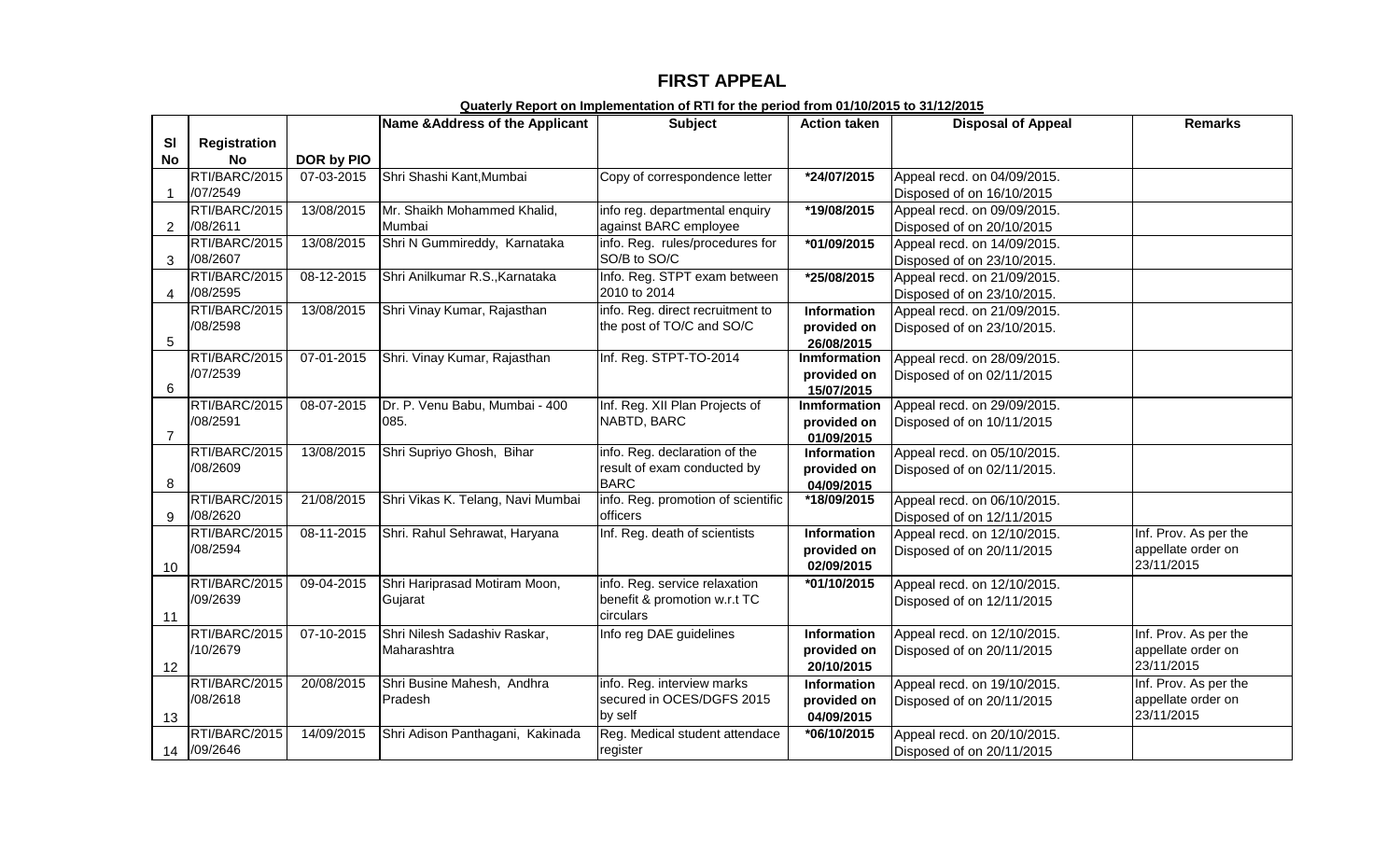|    | RTI/BARC/2015 | 15/09/2015       | Shri G. Balaji,                     | Info. reg. recruitment procedure   | Information              | Appeal recd. on 20/10/2015.     | Inf. Prov. As per the      |
|----|---------------|------------------|-------------------------------------|------------------------------------|--------------------------|---------------------------------|----------------------------|
|    | /09/2653      |                  | Kalpakkam                           |                                    | provided on              | Disposed of on 18/11/2015       | appellate order on         |
| 15 |               |                  |                                     |                                    | 14/10/2015               |                                 | 20/11/2015                 |
|    | RTI/BARC/2015 | 26/08/2015       | Shri Aravindan Selvaraj, Tamil Nadu | info. Reg. stipend paid to         | Information              | Appeal recd. on 20/10/2015.     | Inf. Prov. As per the      |
|    | /08/2628      |                  |                                     | <b>OCES/DGFS trainees</b>          | provided on              | Disposed of on 20/11/2015       | appellate order on         |
| 16 |               |                  |                                     |                                    | 24/09/2015               |                                 | 23/11/2015                 |
|    | RTI/BARC/2015 | 15/09/2015       | Shri Vinay Kumar, Rajasthan         | Info. reg. direct recuritment of   | Information              | Appeal recd. on 26/10/2015.     | Inf. Prov. As per the      |
|    | /09/2654      |                  |                                     | TO/C and SO trainee in BARC        | provided on              | Disposed of on 20/11/2015       | appellate order on         |
| 17 |               |                  |                                     |                                    | 14/10/2015               |                                 | 26/11/2015                 |
|    | RTI/BARC/2015 | 26/08/2015       | Shri Subhrangsu Kumar,              | Information reg. Writ Petition     | *15/09/2015              | Appeal recd. on 29/10/2015.     |                            |
| 18 | /08/2633      |                  | Maharashtra                         |                                    |                          | Disposed of on 09/12/2015       |                            |
|    | RTI/BARC/2015 | 09-02-2015       | Dr. A. P. Mishra, BARC              | Copy of APAR of Self               | Information              | Appeal recd. on 30/10/2015.     |                            |
|    | /09/2636      |                  |                                     |                                    | provided on              | Disposed of on 10/12/2015       |                            |
| 19 |               |                  |                                     |                                    | 30/09/2015               |                                 |                            |
|    | RTI/BARC/2015 | 09-01-2015       | Shri Shashi Kant, Mumbai            | Copy of APAR of Self               | Information              | Appeal recd. on 30/10/2015.     |                            |
|    | /09/2635      |                  |                                     |                                    | provided on              | Disposed of on 11/12/2015       |                            |
| 20 | RTI/BARC/2015 |                  |                                     |                                    | 29/09/2015               |                                 |                            |
|    | /09/2648      | 14/09/2015       | Shri S S Sonwalkar, Hyderabad       | Info. Reg. Pension Rules           | Information              | Appeal recd. on 02/11/2015.     |                            |
| 21 |               |                  |                                     |                                    | provided on              | Disposed of 09/12/2015          |                            |
|    | RTI/BARC/2015 | $01 - 10 - 2015$ | Shri Prashant A. Londe, Nasik       | Requirement of copy of letter      | 6/10/2015<br>Information | Appeal recd. on 03/11/2015.     |                            |
|    | /10/2670      |                  |                                     | issued by Division                 | provided on              |                                 |                            |
| 22 |               |                  |                                     |                                    | 20/10/2015               | Disposed of 09/12/2015          |                            |
|    | RTI/BARC/2015 | 14/09/2015       | Shri. Kunal Mohan Birwadkar,        | Info. Reg. CHSS facility           | Information              | Appeal recd. on 04/11/2015.     |                            |
|    | /09/2651      |                  | Mumbai                              |                                    | provided on              | Disposed of on 10/12/2015       |                            |
| 23 |               |                  |                                     |                                    | 9/10/2015                |                                 |                            |
|    | RTI/BARC/2015 | 15/10/2015       | Shri Sanjiban De, Mumbai            | copies of APAR of self             | Information              | Appeal recd. on 04/11/2015.     |                            |
|    | /10/2708      |                  |                                     |                                    | provided on              | Disposed of on 11/12/2015       |                            |
| 24 |               |                  |                                     |                                    | 30/10/2015               |                                 |                            |
|    | RTI/BARC/2015 | 11-05-2015       | Shri Ram Bachan, Tamil Nadu         | info. Reg. min. facilities such as | Information              | Appeal recd. on 05/11/2015      |                            |
|    | /11/2759      |                  |                                     | table, chair, internet etc to      | provided on              | Disposed of on 04/12/2015       |                            |
| 25 |               |                  |                                     | Scientific Officers                | 04/12/2015               |                                 |                            |
|    | RTI/BARC/2015 | 29-10-2015       | Ms. Malyala Rajeshwari, Mumbai      | Inf. Reg. recruitment rules for    | <b>Information</b>       | Appeal recd. on 20/11/2015.     | Information provided as    |
|    | /10/2741      |                  |                                     | Scientific Assistant.              | provided on              | Disposed of on 10/12/2015       | per the Appellate order on |
| 26 |               |                  |                                     |                                    | 26/11/2015               |                                 | 18/12/2015                 |
|    | RTI/BARC/2015 | 29-10-2015       | Ms. Malyala Rajeshwari, Mumbai      | Inf. Reg. promotion norms for      | Information              | Appeal recd. on 20/11/2015.     | Information provided as    |
|    | /10/2742      |                  |                                     | Scientific Assistant.              | provided on              | Disposed of on 10/12/2015       | per the Appellate order on |
| 27 |               |                  |                                     |                                    | 19/11/2015               |                                 | 18/12/2015                 |
|    | RTI/BARC/2015 | 26-10-2015       | Ms, Sanika S. Kamble, Mumbai        | Info reg recuritment rules for     | <b>Information</b>       | Appeal recd. on 20/11/2015.     |                            |
|    | /10/2721      |                  |                                     | SA/B                               | provided on              | Disposed of on 30/12/2015       |                            |
| 28 |               |                  |                                     |                                    | 19/11/2015               |                                 |                            |
|    | RTI/BARC/2015 | 26-10-2015       | Ms, Sanika S. Kamble, Mumbai        | Info reg promotion norms for       | Information              | Appeal recd. on 20/11/2015.     |                            |
|    | /10/2722      |                  |                                     | <b>Scientific Assistants</b>       | provided on              | *Appeal withdrawn on 29/12/2015 |                            |
| 29 |               |                  |                                     |                                    | 19/11/2015               |                                 |                            |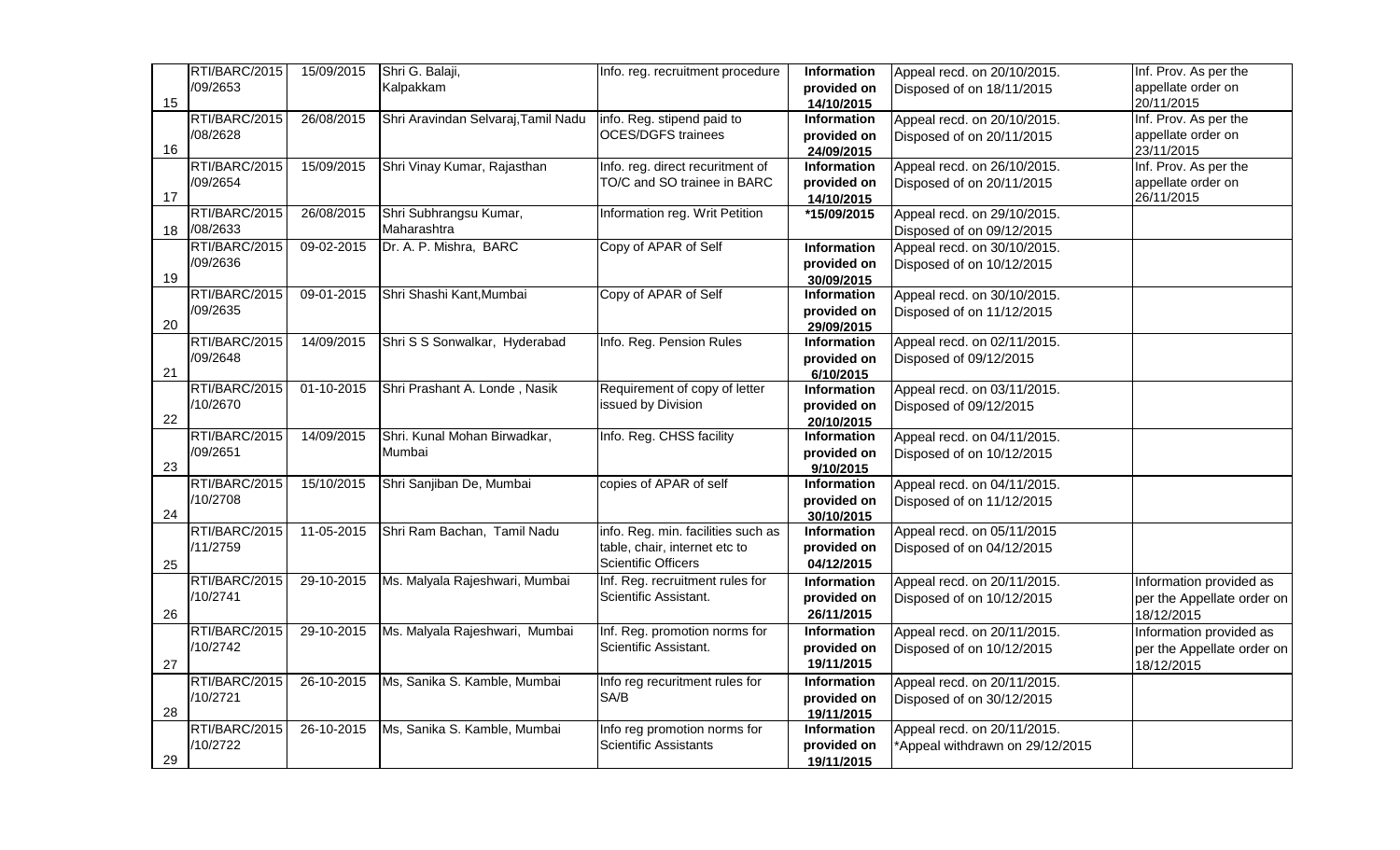|    | RTI/BARC/2015 | 29-10-2015                  | Shri. Santosh Varshney, Mumbai     | Inf. Reg. promotion norms for      | Information               | Appeal recd. on 20/11/2015.         |  |
|----|---------------|-----------------------------|------------------------------------|------------------------------------|---------------------------|-------------------------------------|--|
|    | /10/2746      |                             |                                    | scientific and technical grade     | provided on               | *Appeal withdrawn on 29/12/2015     |  |
| 30 |               |                             |                                    |                                    | 26/11/2015                |                                     |  |
|    | RTI/BARC/2015 | 29-10-2015                  | Shri. Jayaprakash R. Kamble,       | Inf. Reg. recruitm, ent and        | Information               | Appeal recd. on 30/11/2015.         |  |
|    | /10/2735      |                             | Maharashtra.                       | promotion norms for CAT I          | provided on               | Under Process draft reply submitted |  |
| 31 |               |                             |                                    | trainee                            | 13/11/2015                |                                     |  |
|    | RTI/BARC/2015 | 16/10/2015                  | Shri Vikas K. Telang, Navi Mumbai  | info. Reg. PLC based control       | *9/11/2015                | Appeal recd. on 27/11/2015.         |  |
| 32 | /10/2710      |                             |                                    | system for CHTR Project            |                           | Under Process draft reply submitted |  |
|    | RTI/BARC/2015 | 08-10-2015                  | Shri R K Gupta, 701, Mumbai        | Info reg status of lettet sent by  | Information               | Appeal recd. on 01/12/2015.         |  |
|    | /10/2694      |                             |                                    | self                               | provided on               | Under Process draft reply submitted |  |
| 33 |               |                             |                                    |                                    | 20/10/2015                |                                     |  |
|    | RTI/BARC/2015 | $08-10-2015$                | Shri R K Gupta, 701, Mumbai        | Info reg Family Relief Scheme      | Information               | Appeal recd. on 01/12/2015.         |  |
|    | /10/2695      |                             |                                    |                                    | provided on               | <b>Under Process</b>                |  |
| 34 |               |                             |                                    |                                    | 27/10/2015                |                                     |  |
|    | RTI/BARC/2015 | 08-10-2015                  | Shri R K Gupta, 701, Mumbai        | Info reg BARC Hospital             | <b>Information</b>        | Appeal recd. on 01/12/2015.         |  |
|    | /10/2696      |                             |                                    |                                    | provided on               | <b>Under Process</b>                |  |
| 35 |               |                             |                                    |                                    | 30/10/2015                |                                     |  |
|    | RTI/BARC/2015 | 08-10-2015                  | Shri R K Gupta, Mumbai             | Info reg Family Relief Scheme      | Information               | Appeal recd. on 01/12/2015.         |  |
|    | /10/2697      |                             |                                    |                                    | provided on               | <b>Under Process</b>                |  |
| 36 |               |                             |                                    |                                    | 26/10/2015                |                                     |  |
|    | RTI/BARC/2015 | 08-10-2015                  | Shri R K Gupta, Mumbai             | Info reg status of letter sent by  | Information               | Appeal recd. on 01/12/2015.         |  |
| 37 | /10/2698      |                             |                                    | self                               | provided on               | <b>Under Process</b>                |  |
|    | RTI/BARC/2015 | 09-10-2015                  | Shri R.R. Wallabhdas, Dombivli (E) | info. Reg. medical claim           | 20/10/2015<br>Information |                                     |  |
|    | /10/2700      |                             |                                    | reimbursement                      | provided on               | Appeal recd. on 02/12/2015.         |  |
| 38 |               |                             |                                    |                                    | 30/10/2015                | Under Process draft reply submitted |  |
|    | RTI/BARC/2015 | 29-10-2015                  | Shri. Ramlakhan, Thakurahi, Uttar  | Inf. Reg. facilities for           | *17/11/2015               | Appeal recd. on 10/12/2015.         |  |
|    | /10/2737      |                             | Pradesh                            | government Employees working       |                           | Under Process draft reply submitted |  |
| 39 |               |                             |                                    | in remote areas                    |                           |                                     |  |
|    | RTI/BARC/2015 | $\overline{13} - 10 - 2015$ | Shri Vijay Balkrishna Naik, Kalyan | Info reg BARC Hospital patient     | *15/10/2015               | Appeal recd. on 10/12/2015.         |  |
| 40 | /10/2701      |                             | (East)                             |                                    |                           | <b>Under Process</b>                |  |
|    | RTI/BARC/2015 | 11-05-2015                  | Shri Ram Bachan, Tamil Nadu        | info. Reg. min. facilities such as | Information               | Appeal recd. on 17/12/2015.         |  |
|    | /11/2759      |                             |                                    | table, chair, internet etc to      | provided on               | <b>Under Process</b>                |  |
| 41 |               |                             |                                    | <b>Scientific Officers</b>         | 4/12/2015                 |                                     |  |
|    | RTI/BARC/2015 | 03/11/2015                  | Shri Prashant A. Londhe, Nasik     | copy of salary slip of self        | Information               | Appeal recd. on 22/12/2015.         |  |
|    | /11/2749      |                             |                                    |                                    | provided on               | <b>Under Process</b>                |  |
| 42 |               |                             |                                    |                                    | 13/11/2015                |                                     |  |
|    | RTI/BARC/2015 | 19/11/2015                  | Shri Manoj Krishna Tarale,         | info. Reg. job profile, practical  | Information               | Appeal recd. on 28/12/2015.         |  |
|    | /11/2764      |                             | Maharashtra                        | assesment, facilities provided to  | provided on               | <b>Under Process</b>                |  |
| 43 |               |                             |                                    | <b>BARC</b> employees              | 18/12/2015                |                                     |  |
|    | RTI/BARC/2015 | 26/11/2015                  | Shri Manoj Krishna Tarale,         | Inf. Reg. manpower in TSD          | Information               | Appeal recd. on 28/12/2015.         |  |
|    | /11/2777      |                             | Maharashtra                        |                                    | provided on               | <b>Under Process</b>                |  |
| 44 |               |                             |                                    |                                    | 18/12/2015                |                                     |  |
|    | RTI/BARC/2015 | 09-11-2015                  | Shri S.S. Sonwalkar, Hyderabad     | info. Reg. circulars issued by     | Information               | Appeal recd. on 28/12/2015.         |  |
|    | /11/2757      |                             |                                    | AEET/BARC                          | provided on               | <b>Under Process</b>                |  |
| 45 |               |                             |                                    |                                    | 26/11/2015                |                                     |  |